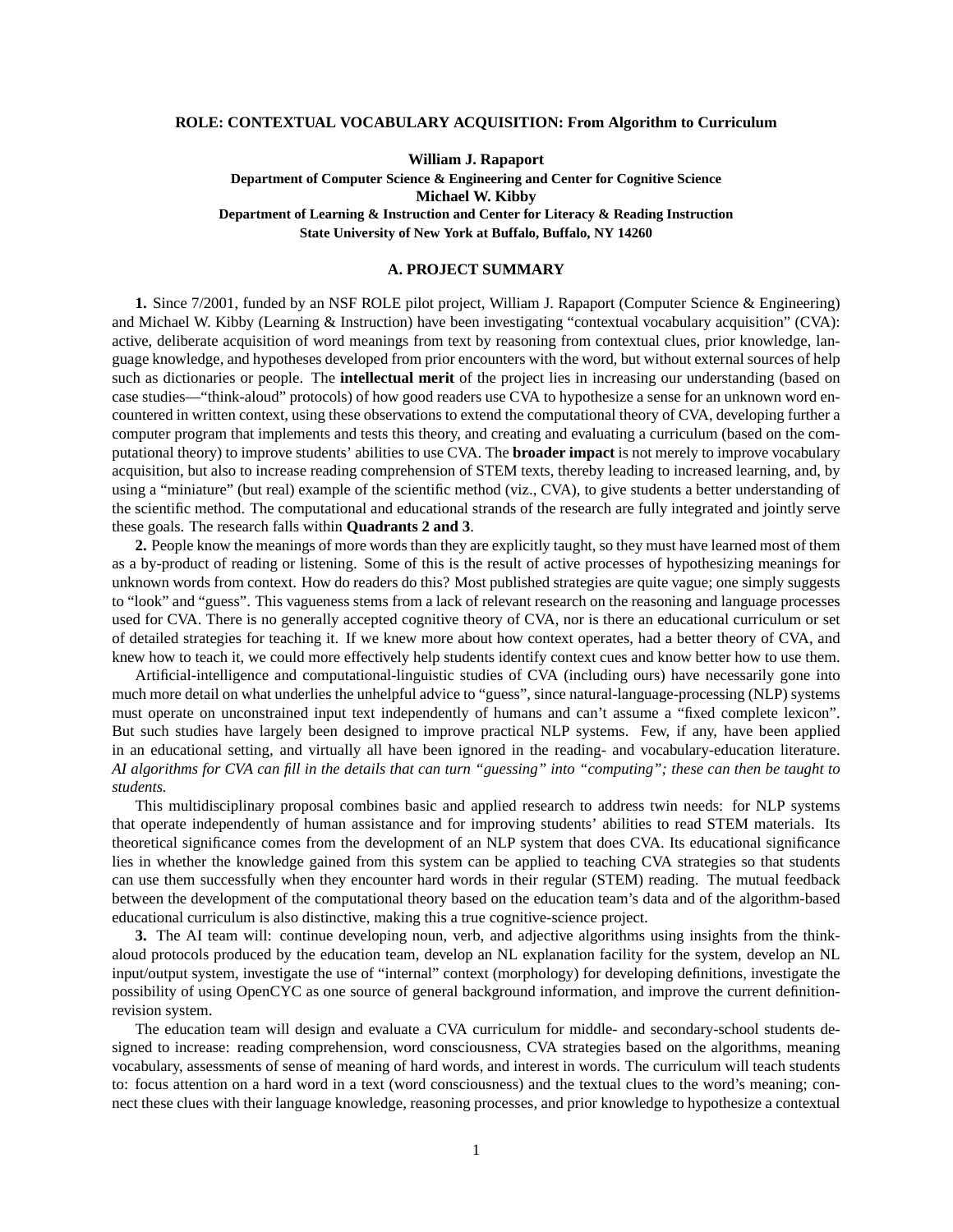meaning; and assess their confidence in this meaning. The major instructional strategies of our curriculum are: teacher modeling of CVA via think-aloud procedures, teacher scaffolding the class as it uses CVA, think-alouds for CVA in small peer groups, and individual students' independent applications of CVA with teacher monitoring and assessment. Student materials and a teacher's guide will be developed that will emphasize how this method of CVA is an example of the scientific method "in the small", and the curriculum's effectiveness will be studied.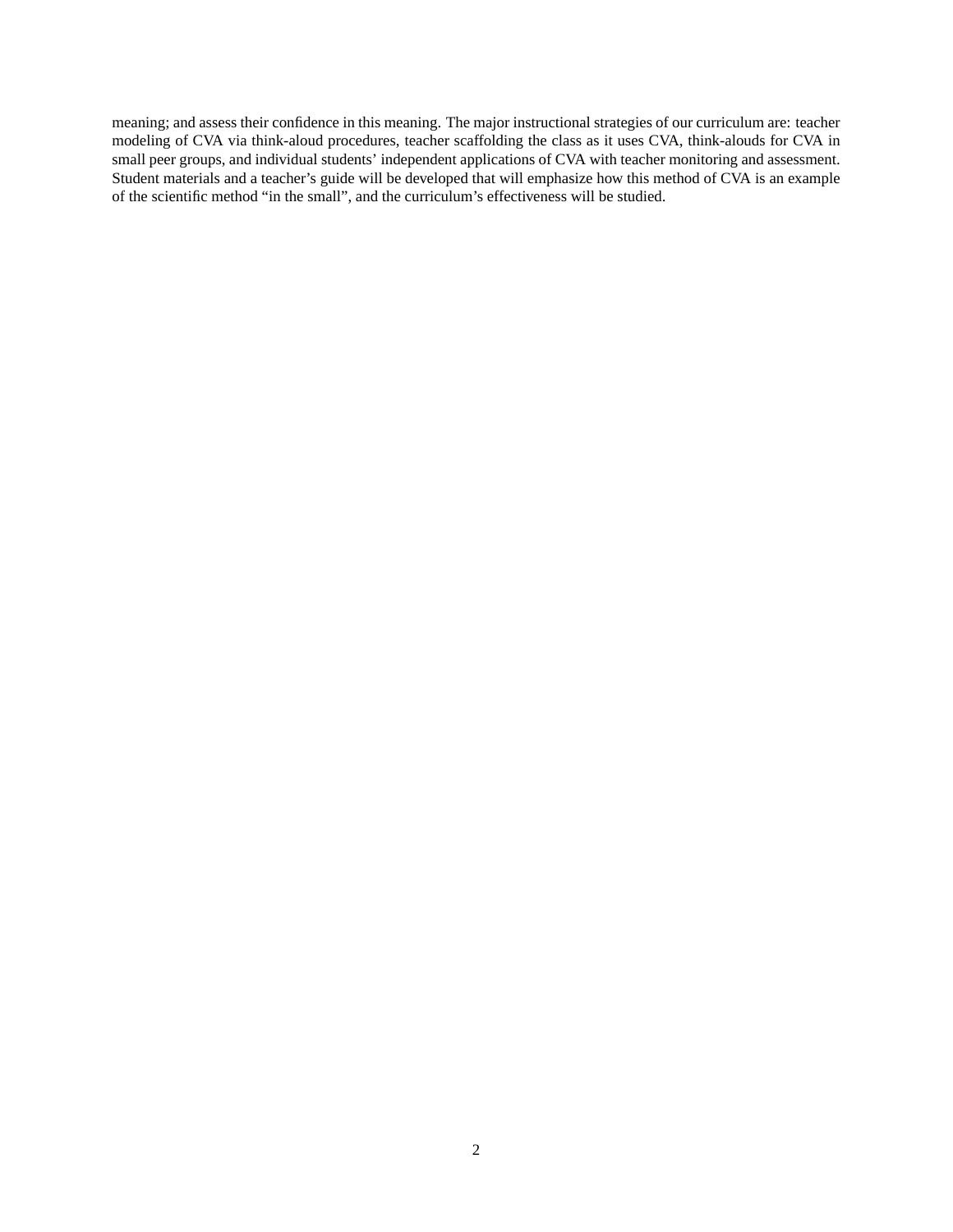## **Section C: Project Description**

**1 Introduction** No doubt you have on occasion read some text containing an unfamiliar word, but you were unable or unwilling to find out from a dictionary or another person what it meant. Nevertheless, you might, consciously or not, have figured out a meaning for it. Suppose you didn't, or suppose your hypothesized meaning was wrong. If you never see the word again, it may not matter. But, if the text were about science, technology, engineering, or mathematics (STEM), not understanding the unfamiliar term might seriously hinder your subsequent understanding of the text. If you do see the word again, you will have an opportunity to revise your hypothesis about its meaning. The more times you see it, the better your definition will become. And if your hypothesis development were active ("deliberate"), rather than passive ("incidental"), your command of the new word would be stronger.

"Contextual vocabulary acquisition" (CVA) is the active, deliberate acquisition of word meanings from text by reasoning from contextual clues, prior knowledge, language knowledge, and hypotheses developed from prior encounters (if any) with the word, but without external sources of help such as dictionaries or people.

Since July 2001, funded by an NSF ROLE pilot project, $<sup>1</sup>$  two integrated teams of researchers from the SUNY</sup> Buffalo Departments of Computer Science & Engineering (CSE) and of Learning & Instruction (LAI) (and the Centers for Cognitive Science<sup>2</sup> and for Literacy & Reading Instruction<sup>2</sup>, respectively) have been jointly investigating CVA. We have been (a) extending and developing computer programs that do CVA for unknown nouns, verbs, and adjectives, (b) collecting and analyzing verbal protocols of good readers who were asked to "think aloud" as they attempted to hypothesize from context a meaning for an unknown word encountered in that text, (c) unifying a disparate literature on CVA from computational linguistics, psychology, reading science, and first- and second-language (L1, L2) acquisition, in order to help develop these algorithms, and (d) using the knowledge gained from the computational CVA system and the think-aloud protocols to lay the foundation to build and evaluate an educational curriculum for enhancing students' abilities to use CVA strategies in their reading of STEM texts. The knowledge gained from verbal protocols of students using CVA techniques feeds back into further development of our computational theory, which in turn furthers our understanding of how context operates—all of which lay a foundation for building a curriculum to teach CVA [67]. The **broader impact** of our research is not only to improve vocabulary acquisition (which might better be done by direct instruction [63]), but also to increase reading comprehension in general and comprehension of STEM materials in particular, thereby leading to increased learning. Moreover, based on our studies of readers using CVA and our analyses of the CVA research literature, it has become obvious to us that the reasoning and thinking processes people apply to CVA parallel those required in applying the scientific method. The computational and educational strands of our research are fully integrated and jointly serve this broader impact. A more descriptive, albeit overly long, title for our project might be: An Educational Curriculum for STEM Reading Comprehension Based on a Computational Theory of Contextual Vocabulary Acquisition Viewed as an Example of the Scientific Method.

The computational theory and algorithms are being developed in CSE's SNePS Research Group (SNeRG).<sup>2</sup> The analysis of think-aloud protocols and the curriculum development are being done in LAI's Center for Literacy and Reading Instruction. This Center provides supervised teaching practicums for graduate students, who conduct diagnostic assessments and provide reading re-mediation, and is a resource for children and their families to obtain reading diagnostic and re-mediation services. The Center's staff regularly conduct and publish research related to the services they provide to children who find reading difficult. The proposed research enlarges the scope of the Center's mission from strict re-mediation to the provision of vocabulary instruction as part of an in-school developmental program or Center enrichment program.

We seek funding to (1) increase our understanding (based on observations of think-aloud protocols) of how good readers use CVA to hypothesize a sense for an unknown word encountered in written context, (2) use these observations to extend our computational theory of CVA, (3) develop further a computer program ("Cassie"; see  $\S$ 3) that implements and tests this theory, and (4) create and evaluate a curriculum (based on the computational theory) to improve students' abilities to use CVA. Our research falls within **Quadrants 2 and 3** of the ROLE Program (fundamental research on behavioral, cognitive, affective and social aspects of human learning; and research on STEM learning in formal and informal educational settings).

**2 Intellectual Merit of CVA** The **intellectual merit** of our project stems from the twin needs (a) for NLP systems that can operate independently of human assistance and (b) to improve both the teaching of reading and students'

<sup>&</sup>lt;sup>1</sup>"ROLE Pilot Project: Contextual Vocabulary Acquisition: Development of a Computational Theory and Educational Curriculum", REC-0106338, \$200,000, 7/1/01–12/31/02, with no-cost extension to 12/31/03.

<sup>&</sup>lt;sup>2</sup>Cognitive Science = [wings.buffalo.edu/cogsci/]; Reading Center = [www.readingcenter.buffalo.edu/]; SNeRG = [www.cse.buffalo.edu/sneps].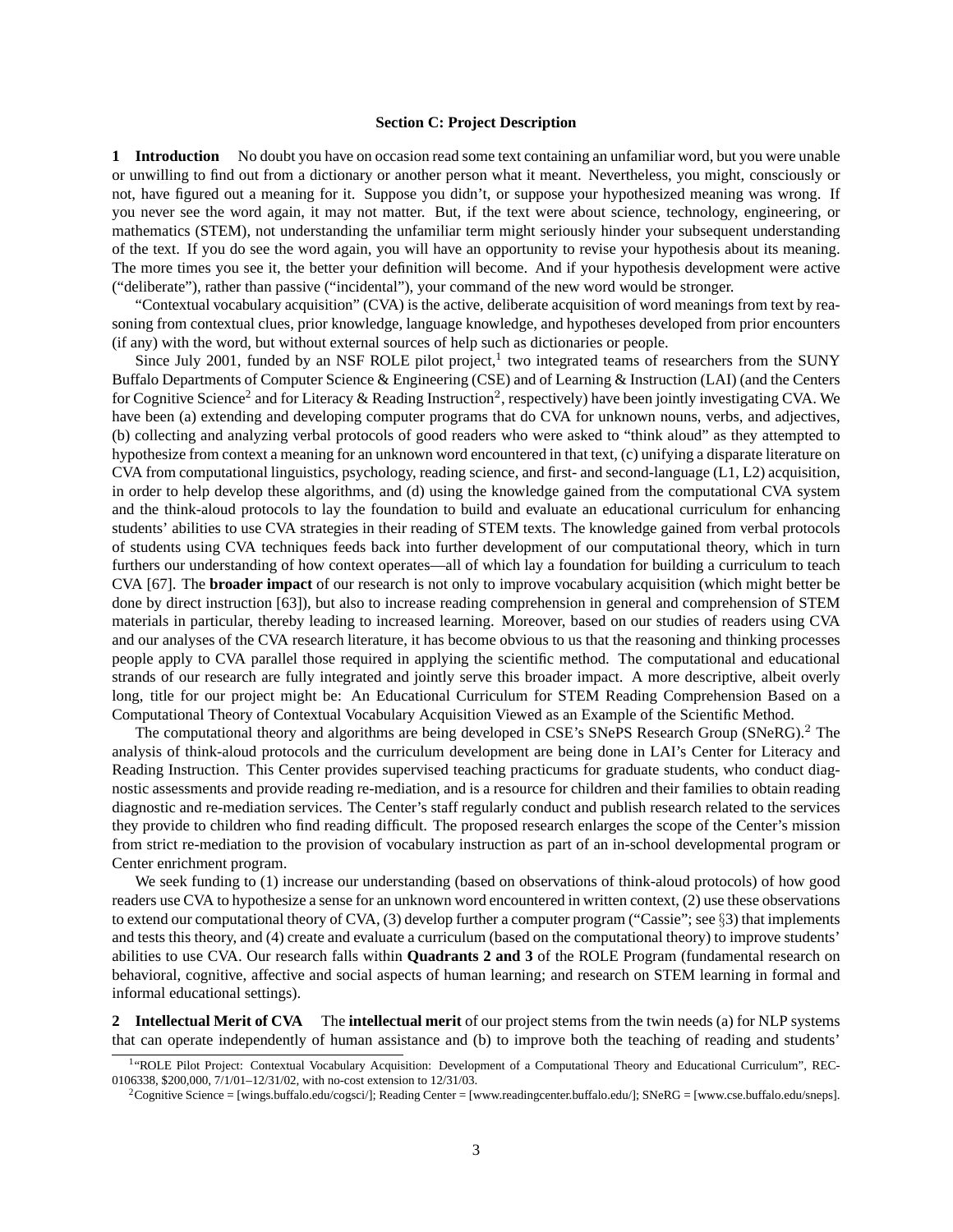reading ability (especially in STEM). Hence, this multidisciplinary proposal combines basic and applied research. Its theoretical significance comes from the development of a theory of how people do CVA and the implementation of this theory in an NLP system that does CVA. Its educational significance lies in whether the knowledge gained in developing this system can be applied to teaching CVA strategies to students so that they are able to use them successfully when they encounter hard words in their regular reading of STEM texts. Our project is also distinctive in its proposed use of mutual feedback between the development of the computational theory and the educational curriculum, making this a true cognitive-science project.

**2.1 General significance** People know the meanings of more words than they are explicitly taught, so they must have learned most of them as a by-product of reading or listening [55,56]. The *average* number of word families (e.g., 'help', 'helps', 'helped', 'helping', 'helper', 'helpless', 'helpful' are one word family) known by high school graduates is estimated at between 45,000 [55] and 60,000 [54]. *Excellent* students who read a great deal may know 120,000 word families [54]. Learning even 45,000 words by age 18 means learning an average of some 2500 words each year; yet no more than 400 words per year are directly taught by teachers [55]—4800 words in 12 years of school. Therefore, around 90% of the words we know and understand are learned from oral or written context. Learning words from context is not a once-in-a-while thing; it averages almost 8 words learned per day [55]. Some of this "incidental" acquisition is the result of conscious, active processes of hypothesizing the meaning of unknown words from context.

How do readers do this? The psychology, L1, and L2 literatures suggest various strategies [2,9,17,43,84,87,91]. But most are quite vague. Clarke and Nation [17, our italics; cf. 57] gives these directions: step 1: "look at the word itself and its surroundings to decide on the part of speech"; step 2: "look at the immediate grammar context of the word, usually within a clause or sentence"; step 3: "look at the wider context of the word usually beyond the level of the clause and often over several sentences" (looking for causal, temporal, categorical information, etc.); step 4: "*guess* ... the word and check ... that the guess is correct". This is hardly a detailed algorithm that could easily be followed by a student: Step 4 is reminiscent of a famous cartoon showing a complicated mathematical formula, in the middle of which occurs the phrase, "then a miracle occurs"! Part of the problem is that, while many authors suggest what contextual clues to look for (step 3, [83] being the most helpful), few, if any, provide specific advice on what to do with them (i.e., what reasoning or other cognitive processes and what prior knowledge should be applied to them). This vagueness in the educational literature stems from a lack of relevant research on the reasoning and language processes used for CVA.<sup>3</sup> There is no generally accepted cognitive theory of CVA, nor is there an educational curriculum or set of strategies for teaching it. If we knew more about how context operates, had a better theory of CVA, and knew how to teach it, we could more effectively help students identify context clues and know better how to use them, leading to larger vocabularies and better reading comprehension.

"Isn't it easier for the reader to look up the unknown word in a dictionary?" Sometimes; but neither all, most, nor even many new words are learned this way: Dictionaries are incomplete and not always available, their definitions can be hard to understand and not always useful [41,53], and people don't always use them. Nor is learning a significant number of words from dictionaries compatible with the research on meaning-vocabulary acquisition, as just discussed. The dictionary simply is not the major source of learning word meanings in elementary, middle, and high schools [56]. We are investigating ways to facilitate readers' natural CVA by developing a rigorous theory of how context operates and creating a systematic, viable curriculum for teaching the use of CVA strategies, based on artificial-intelligence (AI) research and research analyzing the CVA processes used by good readers.

Sometimes, a reader who "learns" an unknown word just learns how to read it; i.e., the reader—a beginning reader—understands the word in listening and uses it in speaking, but is not able to recognize its printed form. We are not concerned with this kind of "sight-vocabulary" acquisition. By 'vocabulary acquisition', we mean "meaning vocabulary"; it is really the acquisition of a concept or "thing" [10] that is difficult and important. Dale [20] offered four levels of knowledge of *words*: (1) "I never saw it before"; (2) "I've heard of it, but I don't know what it means"; (3) "I recognize it in context; it has something to do with . . . "; (4) "I know it". But, following [10], Kibby [43] argues that more important than varying levels of knowing a word are the varying degrees of knowing a *concept*. He defines six such levels:

(1) Knowing both concept and word (or words) that signifies it, e.g., 'finger' on a hand; context is not necessary except to clarify which of several meanings a word might have.

(2) Knowing meaning of idiom or familiar phrase, but not of a specific word in it, e.g., 'arch' in 'arch rival'.

<sup>3</sup>And on how context operates: Little (if any) of the *computational* research on the formal notion of reasoning within a context [31,39,47,52,82] is directly relevant to CVA.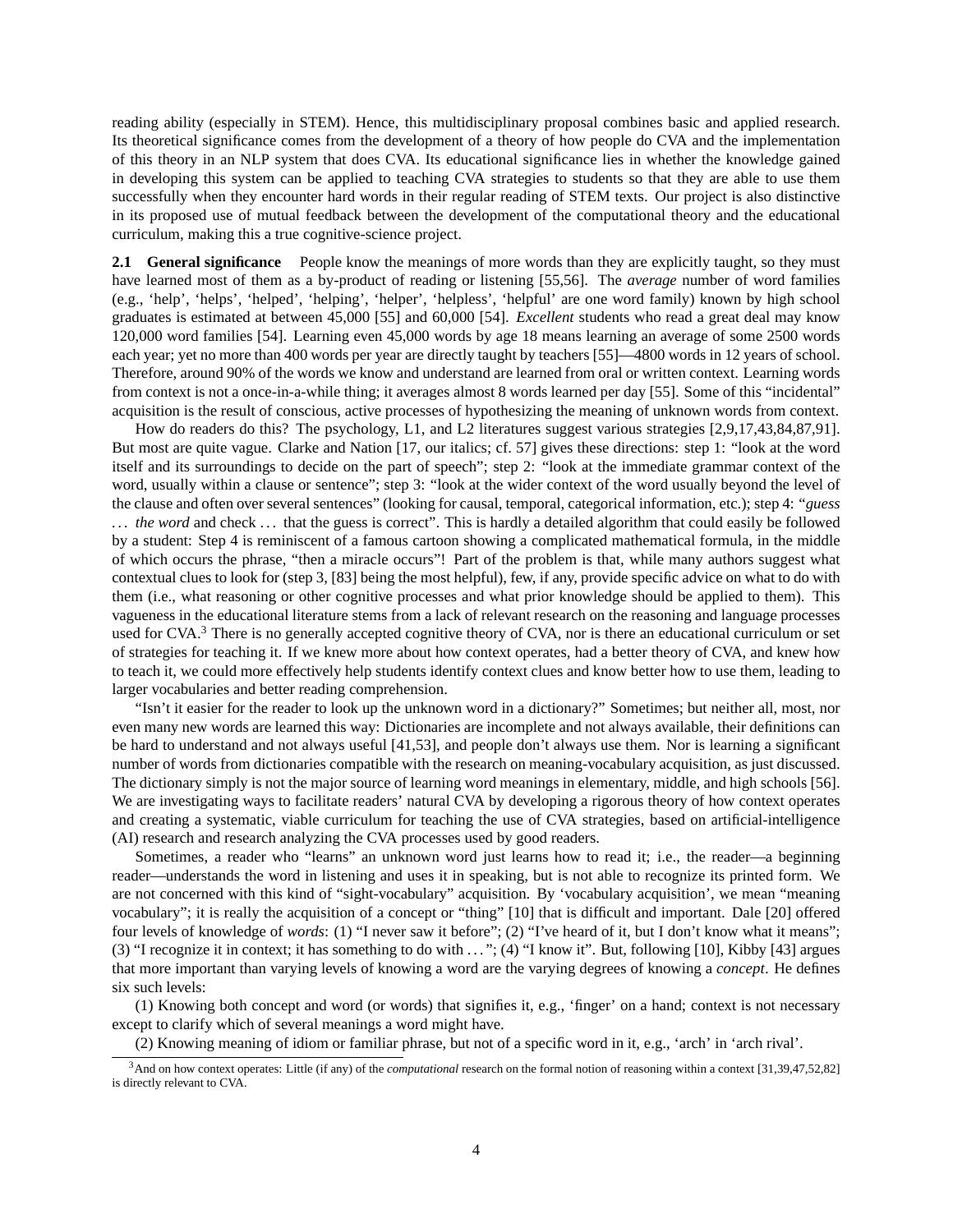(3) Knowing concept and another word (or words) that signifies it, but not the specific word used in the text to signify it, e.g., readers who know the word 'finger', but not 'digit'; context is most likely to be very helpful.

(4) Knowing concept, but no word for it (context could be helpful); e.g., 'philtrum' signifies the two lines between upper lip and nose.

(5) Not knowing concept or word for it, but having the prior knowledge needed to learn it quickly. E.g., 'pentimento' describes that portion of an old oil painting painted over by a new one that can be seen when the top layer chips or fades; most readers would not know this word, nor are they likely to have ever seen pentimento in a painting (unlike 'philtrum', where most readers have not seen the word but will have seen the physical thing), but even an unsophisticated reader has the prior knowledge necessary to learn this "pentimento" concept. It would take exceptionally strong context to learn a level-5 concept and word, probably an "instructive" context in which the writer intentionally provided contextual information to "define" it. Many encounters with the word in context might be needed for learning a level-5 concept and word.

(6) Not knowing concept or word for it, and also lacking the prior knowledge required to learn the concept quickly. E.g., 'kurtosis' means the relative flatness or peakedness of a frequency distribution as contrasted to a normal distribution; readers will need to know or learn 'frequency distribution' or 'normal distribution' before learning the meaning of 'kurtosis'. Context will not likely provide a sense for 'kurtosis'; only instructive texts will help a reader learn those things they do not currently know nor have the prior knowledge necessary to learn. It might be possible to learn the "kurtosis" concept from numerous encounters with the word in supportive, but not necessarily instructive, texts.

Levels 3–4 require readers to learn a new word for a concept they already know, while levels 5–6 require readers to learn both a new concept and a new word. These six levels of knowing place parameters on the usefulness of context. Levels-3–4 words may be readily learned by CVA, while more contextual encounters or more instructive texts are needed to gain levels-5–6 words from CVA. Each level of CVA learning is important for both school and society. Learning new words for previously known things (levels 3–4) results in: understanding a larger number of the words used in written (and oral) texts, therefore permitting greater comprehension; greater ease and precision in creating oral and written communication; and better understanding of the nuances or shades of meanings of words.

Learning both concepts and their words (levels 5–6) increases the learner's perception and conception of the world and helps "students expand their ability to perceive similarities, differences, and order within the world" [43]. Learning new concepts and their words is not simply "additional knowledge" or learning a definition. Concept learning requires making ever more refined discriminations of ideas, actions, feelings, and objects; it necessitates organizing the newly learned concept with prior knowledge, which generally means reorganizing existing schemata or cognitive organization. Linus Pauling [60] describes this notion: "If I couldn't find a place for some new thing, then I would change my picture of the world until I understood where it fit."

**2.2 Computational significance** In contrast to the vague strategies discussed above, AI studies of CVA (including our own [22,23,66]) have necessarily gone into much more detail on what underlies Clarke & Nation's unhelpful advice to "guess" the meaning of the unknown word, because natural-language-processing (NLP) systems operating independently of human intervention must not break down when encountering unknown expressions in unconstrained input text, where no assumption of a "fixed complete lexicon" can be made [94]: It could not be manually encoded, nor could it contain new words or new meanings given to old words in new contexts. But such AI studies have largely been designed to improve practical NLP systems. Few, if any, have been applied in an educational setting, and virtually all have ignored, and been ignored in, the reading- and vocabulary-education literature.<sup>4</sup> Moreover, in most of these, the unknown word is assumed to be a synonym for a known word with a known concept. This is especially the case for the large body of research on "word-sense disambiguation", in which the task is to decide which of several possible meanings is the intended one in a given context [38]. As linguist Ellen Prince has suggested (in conversation), that task is similar to a multiple-choice test, whereas CVA is more like an essay test: With our method, it is possible for the system to learn a new concept, at least at Level 5.

Previous computational theories of CVA either (1) use online dictionaries or human informants [94], whereas ours does not; (2) only map unknown terms onto known concepts [35,36], whereas our system is capable of concept *formation*, i.e., *constructing*, rather than merely *finding*, meanings of unknown terms; (3) are concerned with "correct" word meanings [35,36], whereas our goal is reading comprehension, which can succeed with a less-than-fully-accurate definition (see  $\S$ 3); or (4) are concerned with modeling childhood L1-acquisition [81], whereas our focus is on relatively mature readers who already know a large part of their language and are (merely) expanding their vocabulary.

<sup>4</sup>With the possible exception of [11]. See, e.g., [4,5,8,13,16,30,32,35,36,37,44,64,94]. For discussion, see [66]. For a more complete list, see [65], developed as part of the pilot project.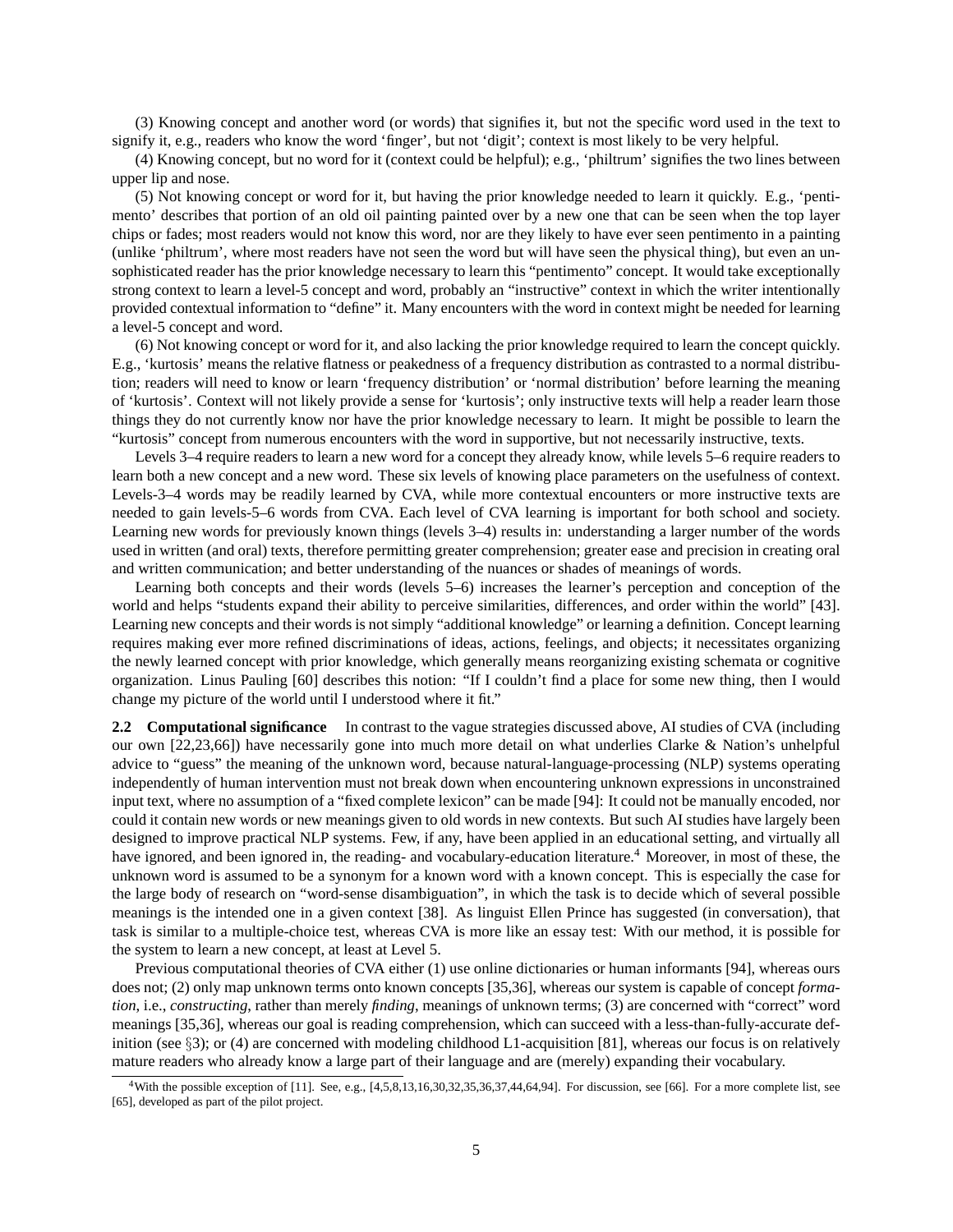**2.3 Educational significance** As with a computer, a student who reads an unfamiliar term in a text should be able to figure out what it means, at least to the extent of being able to comprehend the rest of the text, if not to give a formal, precise definition. Helping students with this has been on the "to do" list of teachers for decades. Newly revised educational standards for STEM (as well as language arts and social studies) call for students to have a greater command of concepts and the words that signify them. Since these concepts and words cannot all be taught directly in the classroom, it is important that we not only devote more instructional time in school to teaching CVA, but also gain more knowledge about what context is and how it operates. All textbooks in teaching reading or content areas (including STEM) include admonitions and suggestions to help students in CVA. But reading and content-area experts fall short in specifying: (a) the forms of context, and the helpfulness of a given context, available for CVA; (b) how often a word must be encountered to be confidently learned; (c) how, and how much, prior knowledge can augment available context; (d) the specific reasoning processes that must be applied to these contexts and prior knowledge; and (e) how to evaluate one's confidence in the hypothesized meaning.

The specific context clues that have been recommended for instruction are either too general [2], too specific to experimental conditions [87], too vague [84], or do not result from scientific study of actual CVA, but from logical analyses of language usage and traditional notions about context clues (e.g., most of the L2 and reading literature). There has been little systematic study of good readers using successful CVA processes when encountering unknown words in actual reading (the most often-cited are either old and limited [2] or concentrate on readers who *fail* at CVA [90]). How do readers integrate context, prior knowledge, and reasoning processes in CVA? How much context or how many context clues are needed for a word to be confidently learned or even merely understood sufficiently for general comprehension? Context can be both facilitating [27] as well as misleading [71], but what makes a context helpful, not helpful, or misleading for different kinds of concepts?

There are broader implications than just classroom learning and learning standards, however. Students learn a great deal of STEM from reading websites, trade books (i.e., books that are not textbooks), general-interest children's magazines (e.g., *Highlights*, *Cricket*, *Spider*, *Weekly Reader*), and science-oriented children's magazines (e.g., *Spinner*, *TimeKids*, *Science Scholastic*, *Quantum*). If students are better able to do CVA, then more STEM will be learned when students are independently engaged in such extra-curricular reading. If schools are more effective in teaching CVA, then students will heighten their interest and motivation in, and knowledge of, STEM.

**2.4 From algorithm to curriculum** *AI algorithms for CVA (ours in particular!) can fill in the details that can turn "guessing" the meaning of unknown words from context into detailed instructions for constructing (i.e., "computing") their meanings; these details can then be taught to students*.

We know of no other *computational-theory-based curricula* like ours. Sternberg et al.'s computer-based *tutoring* system for CVA [84] was never built;<sup>5</sup> in any case, ours is not a computerized tutoring system, but a classroom curriculum developed out of the insights gained from computer algorithms. Aist [1] "focus[es] on developing *computerized methods* to help children learn (as opposed to developing a computer program that learns)", nor is he devising a classroom curriculum (as we are); he is "adding extra information to textual contexts",<sup>5</sup> whereas we are investigating the use of *natural* texts and basing our curricular research on case studies with students actually doing CVA.

Is *teaching humans* how to learn the same as *programming computers* to learn? We view AI as "computational psychology", the study of human cognition using computational techniques; a good computational-psychology computer program will simulate some human cognitive task in a way that is faithful to human performance, with the same failures as well as successes, telling us something about the human mind [74].

Our goal is not to teach people to "think like computers", but to explicate methods for CVA. Clarke & Nation's vague strategy discussed above is *not* a caricature; it is the actual recommendation of respected writers in the field of meaning-vocabulary acquisition! But neither is it an algorithm—i.e., an explicit, step-by-step procedure for solving a problem. Our goal is to "teach" (i.e., program) a computer to do the "educated" guessing—or hypothesizing—that is left vague in their strategy. To do that, we must determine what information is needed and what inference methods must be supplied, and we must spell this all out in enough detail so that "even" a computer could do it [69]. Thus, we believe that the various phrases that have been used in the literature ('learning', 'acquiring', 'guessing', 'deriving', 'inferring', 'deducing', 'educing' (etc.) the meaning of unknown words from context) can all be replaced by one: *computing* the meaning of unknown words from context.

But that is not all: For once we have such a detailed procedure, we can then actually teach it to people, rather than leave them wondering what to do with all the contextual information that they might have found in steps 1–3 of the

<sup>5</sup>Sternberg, personal communication, 1/26/2000. Aist, personal communication, 11/10/2000; our italics.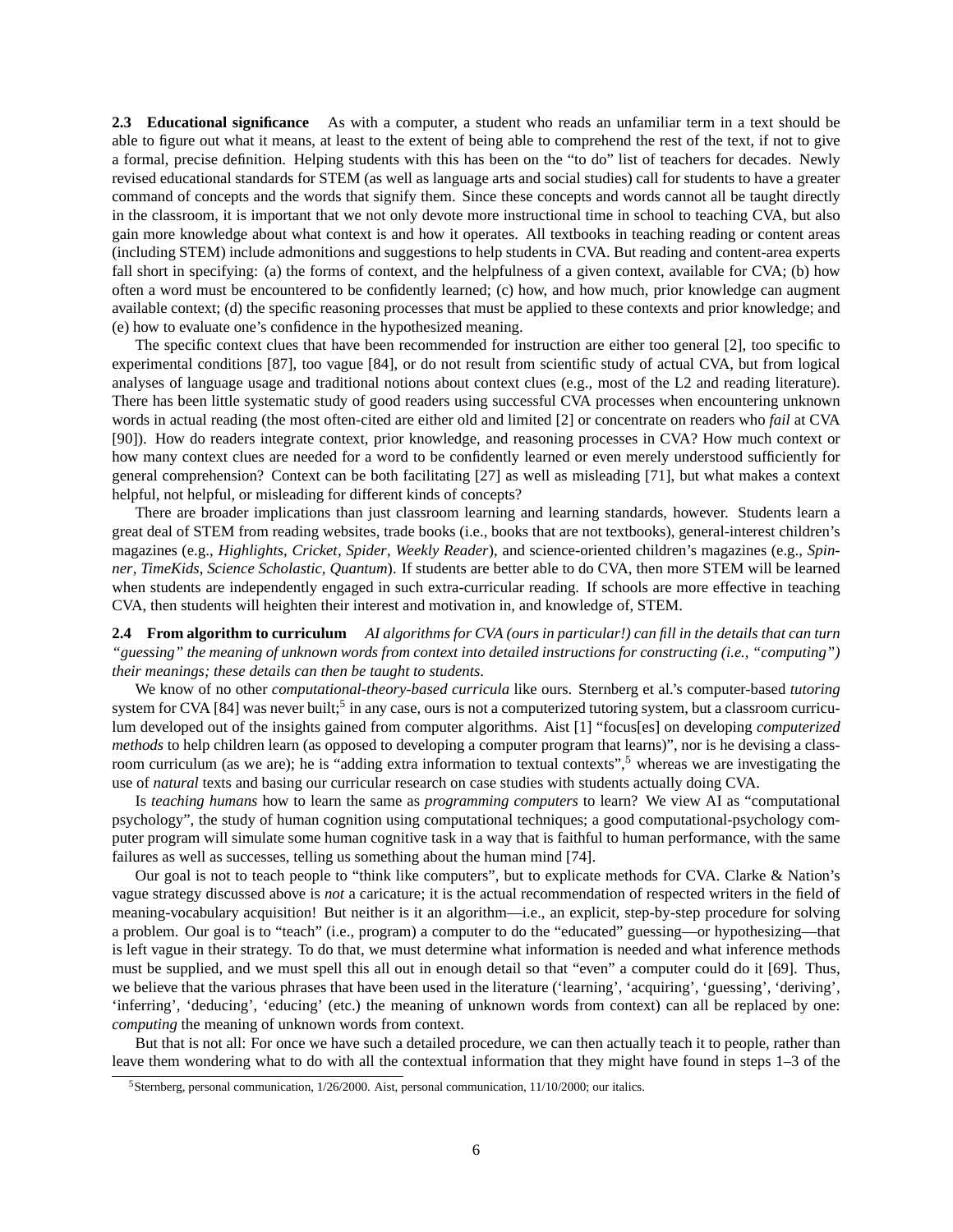above vague strategy—we can teach them what information to look for and what to do with it. This is our final goal. And, we suggest, it is precisely what is involved in general reading comprehension.

Thus, it is not our intent to use a computer to teach students, but to apply the knowledge gained from programming Cassie to the creation of instructional methods (for regular classroom milieus) to teach *students* to do CVA. We are not building a teaching machine, but rather teaching a machine, to see if what we learn in teaching it can help us to teach students better.

**2.5 CVA and reading comprehension** The desirability of improving students' reading-comprehension abilities, especially in STEM, should be obvious. Vocabulary knowledge is highly correlated with reading comprehension [56]. There is empirical evidence for this, but it should not be surprising: The more words whose meanings you know, the better you can understand what you read; conversely, the better you understand a text, the more of its words you know. Thus, improving vocabulary knowledge in general (and CVA in particular) should improve reading comprehension. But this only occurs when the vocabulary acquisition is knowledge-based and integrated into the reader's prior knowledge; it does not occur significantly from rote definition-learning [6,56].

Deliberate CVA can accomplish three major tasks: (1) It can, obviously, increase one's vocabulary. It does this in an *active* way, by having the reader think carefully and deeply about the passage and the unknown word's role in it, and make inferences (deductive, inductive, and abductive<sup>6</sup> about the information in the passage, using the reader's prior knowledge as an extra source of information.

(2) This immediately leads to better comprehension of the passage, for CVA *is* knowledge-based and integrative. Indeed, the end result changes the reader's conceptualization of the world: Both the new word and the new information in the passage are incorporated and integrated into the reader's knowledge base (KB).

During our pilot project, when trying to convert our algorithms into an educational curriculum, we faced an interesting problem. Our computer system has a perfect memory and is a perfect reasoner: Given some prior knowledge and some information in the passage being read, it immediately draws whatever conclusions can be drawn. Real people don't. Even clever graduate students (who can be assumed to be good readers [2]), when reading that a knight picked up a "brachet" and rode away with it, often fail to infer that brachets (whatever they are) must be small enough to be picked up. But our system never fails to infer this. Human readers who miss this inference the first time get it when asked, "How big is a brachet?". So they *can* draw the inference if the relevant information is made explicit. How can we bridge this gap between the computer's perfect memory and human readers' memory limitations?

One answer, we believe, lies in using think-aloud protocols. Our *research methodology* of think-aloud protocols aids in algorithm development and (thereby) curriculum-*content* development. In addition, as a *curriculum method* (a more directive version of research protocols), they can assist the reader in identifying and using relevant prior knowledge, in making appropriate inferences, and in integrating new knowledge from the text with prior knowledge. Reading actively in this way increases comprehension.

(3) One of the goals of education should be to instill in students the knowledge of how to learn on one's own and the confidence and life-long desire to use that knowledge. Often, there are no ultimate authorities or experts to consult when one has a problem to solve or a question to answer [61]. This is just as true in STEM (where there are no "answers in the back of the book") as it is when one comes across an unknown word while reading (and there is no dictionary at hand, or no one else who knows the word). The skills required for CVA are not only useful for helping one read (and hence learn) on one's own, but are also among those most useful in STEM: Finding clues or evidence (among the context surrounding the unknown word) and using reasoning to integrate them with prior knowledge and previous hypotheses to hypothesize a (new) meaning for the unknown word is a wonderful model "in the small" of the scientific method of hypothesis formation, testing, and revision, as well as a useful tool for learning on one's own.

**3** Our Computational Theory of CVA What is needed (and what we have been working on) is a general method that shows how CVA can be done and is explicit enough to be taught to human readers. Such a theory is best expressed algorithmically, for then the methods are made fully explicit and can be tested computationally. Although this does not solve the problem of how humans actually do CVA, it does provide testable ideas of how they might do it. And it certainly provides ideas for how they could do it and, hence, how it might be taught.

The computational aspects of our project build upon our previous work on the development of a computational CVA theory and software agent called 'Cassie' [22,23,66]. Cassie consists of the SNePS-2.6 semantic-network knowledge-representation and reasoning system [75–80] and a KB of prior knowledge that a reader (e.g., Cassie) brings to the text containing the unknown term. Currently, the KB is hand-coded: Since it represents Cassie's prior

 ${}^{6}$ I.e., inference to the best explanation. (It can also be called "educated guessing"; cf.  $\S 2.4$ )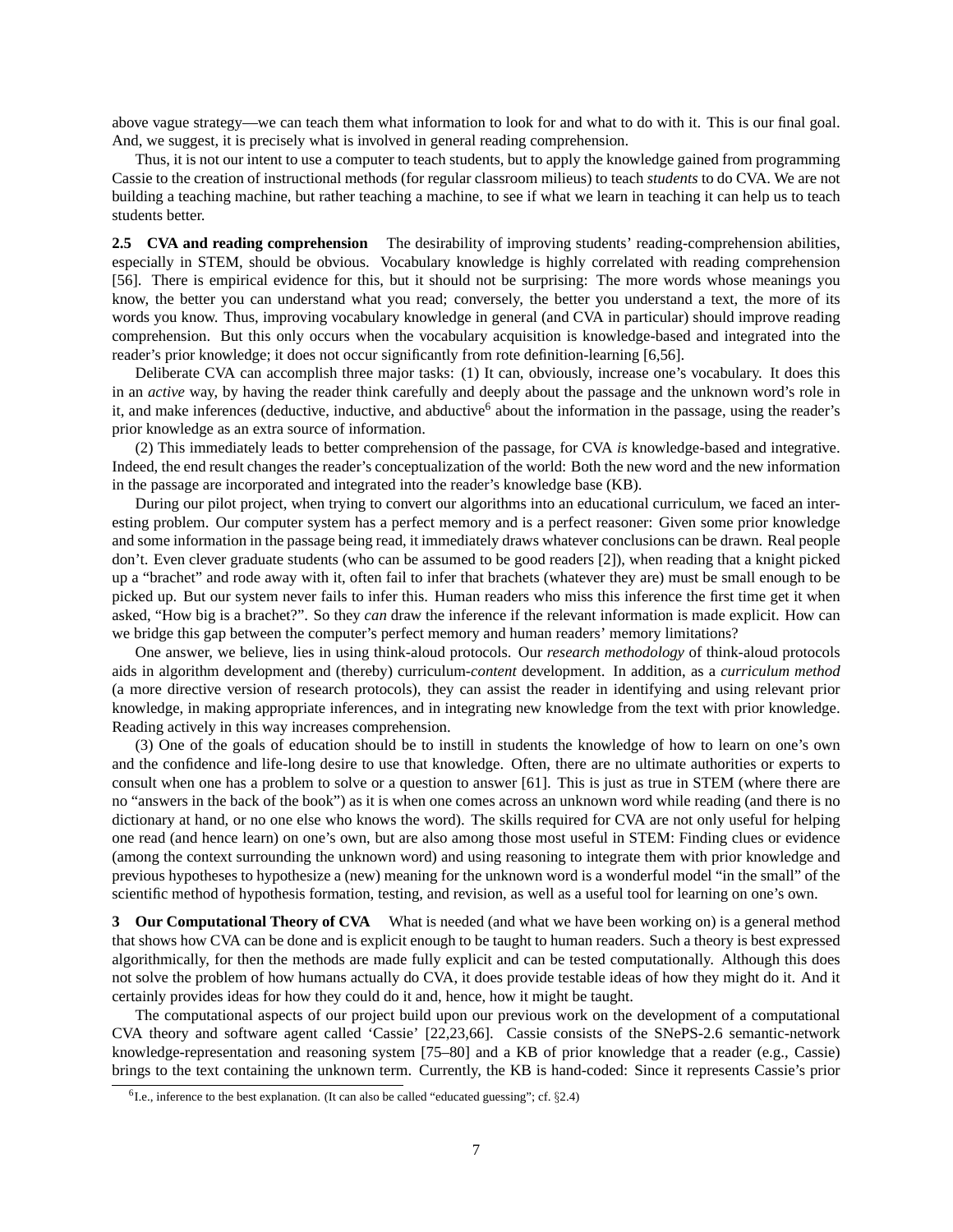knowledge, *how* "she" acquired this knowledge is irrelevant. We begin with what some might call a "toy" KB, but each of our tests so far has included all previous information, so the KB grows as we test more words.

Each node in a SNePS network represents a concept (possibly built of other concepts), linked by labeled arcs. All information, including propositions, is represented by nodes, and propositions about propositions can be represented without limit. Arcs form the underlying syntactic structure of the network. Paths of arcs can be defined, allowing for path-based inference (generalized property inheritance). There is a 1–1 correspondence between nodes and represented concepts; this uniqueness principle guarantees that nodes will be shared whenever possible and allows nodes to represent concepts, propositions, properties, and such objects of thought as fictional entities, non-existents, and impossible objects [77,78]. This wide representational ability is especially appropriate for CVA from arbitrary texts, whose subject matter could range from factual science to science fiction. After all, objects about which we can think, speak, or write need not exist; this includes not only unicorns, but black holes, bosons, and other theoretical entities of contemporary STEM.

Cassie's input consists in part of textual information, parsed and incorporated directly into her KB. Asking Cassie "What does [word] mean?" initiates a deductive search of the KB, now consisting of a semantic network of prior knowledge plus information from the text, all marked with its "degree" of immunity from revision (roughly, a measure of the trustworthiness of the source of information). SNePS's inference package allows rules for both deductive and default reasoning. In the presence of a contradiction, the SNeBR belief-revision package allows for the removal of one or more of the propositions from which the contradiction was derived, as well as the conclusions that depended on it [50]. This mechanism is used to revise definitions (hypotheses) that are inconsistent with a word's current use (data). We have developed algorithms for *partially* automating the identification and removal or modification of the offending premise, based on SNePSwD, a default belief-revision system that enables automatic revision [19,51]. SNePS also has an English lexicon, morphological analyzer/synthesizer, and a generalized augmented-transition-network (ATN) parser-generator that, rather than building an intermediate parse tree, can translate the input English directly into the propositional semantic-network KR system [72,73,80].

Output consists of a report of Cassie's current definition of the word in its context (or answers to other queries). We take *the* (conceptual) meaning of a word (as understood by a cognitive agent) to be the position of that word in a single (unified), highly interconnected network of words, propositions, and other concepts, consisting of (in our case) the reader's prior knowledge integrated with his or her mental model of the text being read. In this (idiolectic) sense, the meaning of a word for a cognitive agent is determined by idiosyncratic experience with it. Contextual meaning as thus described includes a word's relation to every concept in the agent's mind, which is too unwieldy to be of much use. But a word's dictionary definition usually contains less information than that. Not all concepts in a network are equally salient to a dictionary-style definition of a word. In the attempt to understand and be understood, people abstract certain conventional information about words to serve as its definition. To limit the connections used to produce the definition, our algorithms for hypothesizing a definition operate by deductively searching the network for information appropriate to a dictionary-like definition (see [22,66] for the original algorithms themselves). Our system produces contextual definitions; i.e., we are *not* proposing a system that develops "correct" definitions (cf. the theory of "preference semantics" [93]). Rather, our system develops dictionary-like definitions that enable the reader to continue with the task of understanding the text.

We have experimented with words that are (a) novel, albeit naming concepts subsequently discovered to be familiar (a "brachet" is a kind of hunting dog), (b) familiar but misunderstood (does 'smite' mean to kill by hitting hard, or merely to hit hard?), and (c) familiar but used in a conceptually new sense (surely "dressing" a sword does not mean to clothe it!). Our theory is that a meaning for such a word, sufficient for understanding the text, (1) *can* be determined solely from context (including the surrounding text, grammatical information, and the reader's prior knowledge, but no access to external sources of information (dictionaries, humans)), (2) can be *revised* upon further encounters, (3) "*converges*" to a stable, dictionary-like definition if enough context has been provided and there have been enough encounters, but (4) is always subject to further revision. Each encounter yields a definition (a hypothesis about meaning) and provides an opportunity to revise it in light of new evidence. The revision is *unsupervised*: There is no (human) "trainer" and no "error-correction" techniques. Finally, no *subject-matter-(or "domain")-specific* prior knowledge is required for the development and revision of the hypothesized definition (with the exception of the word's part of speech). The domain-independence of our system can make it more difficult to develop a good definition quickly, but is intended to model the typical reader of an arbitrary text. Clearly, the more prior knowledge, including specialized knowledge, that the reader brings to the text, the more efficiently the unknown term can be learned.

Cassie was provided with prior knowledge for understanding the King Arthur stories [49]. In one test, when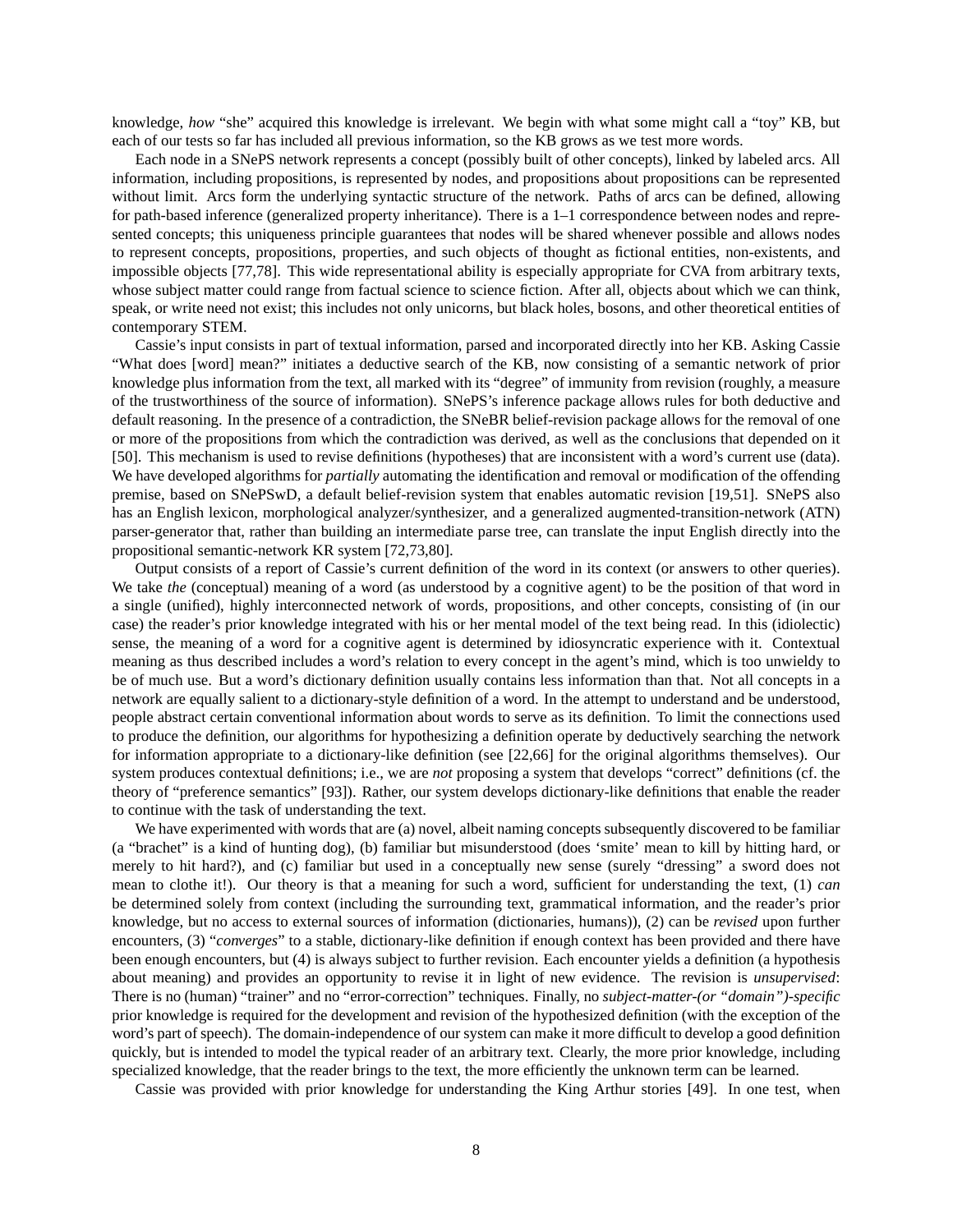presented with passages involving the unknown noun 'brachet', Cassie was able to hypothesize that a brachet was a dog whose function is to hunt and that can bay and bite. ([89] defines it as "a hound that hunts by the scent".) However, based on the first context in which the term appeared (". . . there came a white hart running into the hall with a white brachet next to him, . . . ), the initial hypothesis was merely that a brachet was a physical object that may be white.

Each time the term appeared, Cassie was asked to define it. To do so, she deductively searched her prior KB, together with the information she had read in, or inferred from, the text thus far, for information about (1) class inclusions (especially in a basic-level category), (2) general functions of brachets (if known; else those of individuals), (3) the general structure of brachets (or those of individuals), (4) acts that brachets perform (partially ordered in terms of universality: probable actions in preference to possible actions, actions attributed to brachets in general in preference to actions of individuals, etc.), (5) possible ownership of brachets, (6) part-whole relationships to other objects, (7) other properties of brachets (when structural and functional description is possible, the less salient "other properties" of particular brachets are not reported, although we do report any properties that apply to brachets in general), and (8) possible synonyms for 'brachet' (based on similarity of the above attributes). Some of these are based on psycholinguistic studies of CVA [84,87]. In the absence of some or all of this information, or in the presence of potentially inconsistent information (e.g., if the text says that one brachet hunts and another does not), Cassie either leaves certain "slots" in her definitional framework empty, or includes information about particular brachets. Such information is filled in or replaced upon further encounters with the term.

Our verb-definition algorithm is not yet as elaborate; we currently report its predicate structure, a categorization of its arguments, and any causal or enablement information we can find. We have, however, tested our definition-*revision* procedure on verbs: Cassie was told that 'to smite' meant "to kill by hitting hard" (a mistaken belief actually held by one of us before reading [49]). Passages in which various characters were smitten but then continued to act triggered SNeBR, which identified several possible "culprit" propositions in the KB to remove in order to block inconsistencies. Cassie then decides which belief to revise. Although the decision about which proposition (representing an incorrect definition) to withdraw and which *new* proposition (representing a revised definition) to add has been partially automated (using SNePSwD), this remains the one area still occasionally requiring human intervention. Automating this will be a major focus of our proposed research (see  $\S5.1$ ). Another case is exemplified by 'to dress', which Cassie antecedently understood to mean "to clothe", a well-entrenched meaning that should *not* be rejected. However, upon reading that King Arthur "dressed" his sword, SNeBR detects an inconsistency. Rather than *rejecting* the prior definition, we *add* to it. In this case, Cassie decides that to dress is *either* to clothe *or* to prepare for battle.

**4 Pilot-Project Accomplishments** Our pilot project opened new lines of inquiry and demonstrated that the AI researchers and reading scientists could fruitfully work together [67]. Our goals are to (1) make our computational CVA system more robust: to improve and create algorithms for inferring meanings for unknown nouns, verbs, and adjectives from context together with prior knowledge as well as grammatical, morphological, and etymological information, based in part on the strategies gleaned from the think-aloud protocols; (2) construct a theory of how context operates for real readers; (3) develop and test an educational curriculum for teaching CVA, based on both the computational theory as well as the cognitive processes identified in the think-aloud segment of the study; and (4) integrate these tasks by using the computational theory and the educational curriculum to help develop each other.

During the pilot project, the AI team concentrated on revising and adapting the definition algorithms for use by the education team. The education team concentrated on using the computational system to begin the curriculum development, as well as providing feedback to the AI team (based on good readers' actual CVA techniques) in order to improve and further develop the algorithms. Thus, we are using Cassie to help us learn how to teach humans, and using humans to help us learn how to teach Cassie.

(1) We identified common reading passages, primarily from STEM literature, that we both work on. This, together with our weekly joint research meetings (in addition to more frequent individual meetings) is the focus of the "synergy" between the two teams. We started with the texts that the AI team had already developed algorithms for [22]. To these, we have added texts from STEM textbooks and popular science writing such as is found in *Scientific American* or daily newspapers. The ability to read and understand such texts is an important aspect of STEM literacy, and such writing is more likely to require CVA skills than STEM textbooks (which often give detailed and specific definitions; however, cf. our comments  $(\S2.1)$  about the limited usefulness of such dictionary definitions).

(2) Because of the lack of knowledge of how context can be used (§2.3), a major strategy of the research conducted by the reading scientists is to study good readers as they attempt to determine the sense of an unknown word encountered while reading. Each is asked to read a "text-set" of passages, each passage containing the same unknown word. After each encounter with the unknown word, they "think aloud" as they apply reasoning strategies, recall prior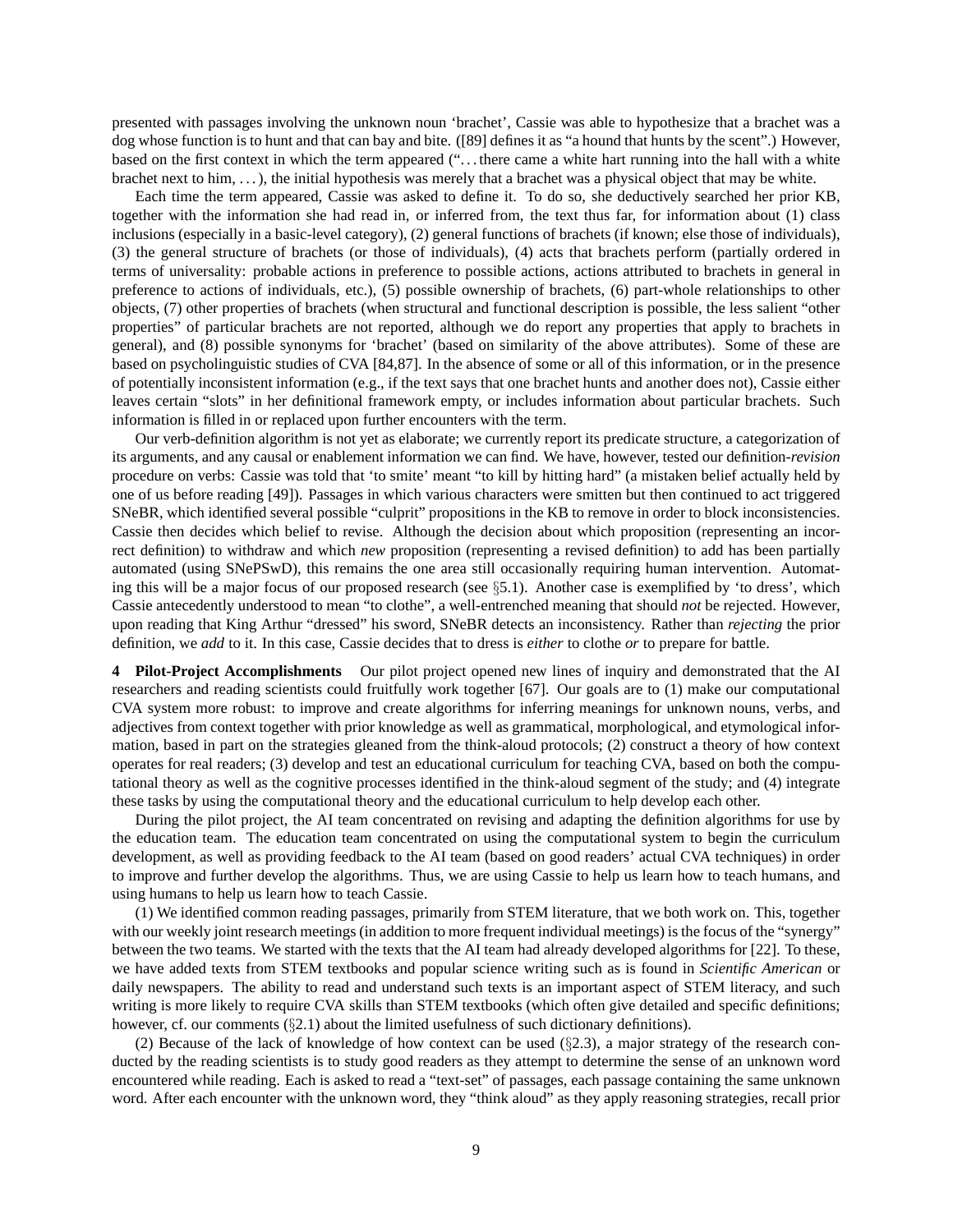knowledge, apply language knowledge, and recollect prior encounters with the word in their attempts to determine what it means. The knowledge gained from these think-aloud protocols in conjunction with knowledge gained from the processes of writing algorithms for Cassie and the information Cassie provides on how she derived word meanings is used in two significant manners: (1) We apply this knowledge to aspects of our developing theory of CVA. (2) We are building a new educational curriculum designed to facilitate students' CVA strategies in the reading of STEM texts.

The education team has collected approximately 100 think-aloud protocols from about a dozen good readers. The texts read focused on STEM vocabulary or words that would be found in STEM texts, e.g., 'estuary', 'proximity', 'proliferate'. Using Web search tools, between 9 and 13 passages were selected for each word. The texts came from a variety of sources, including STEM textbooks, nature and science magazines, general magazines, brochures, government manuals, and websites. In each of the passages for each target word, that word was used between 1 and 3 times; occasionally, an inflected or derivational form of the word was included in one or more of the passages. The passages were selected to represent a variety of reading sources, paralleling the somewhat idiosyncratic nature of encounters with unknown words. The passages within the text-sets were randomly ordered.

Subjects read the text-set one passage at a time. After reading each passage, they were asked to state what they thought the unknown word might mean and to describe their thinking as they came to that meaning. After reading one passage in the set and thinking aloud, they then read the next passage and thought aloud again. On all readings after the first, we ask them how their hypothesis about the word's meaning changed from the previous passage. This continued even after the readers had derived a correct or nearly correct definition, to determine if further encounters with the word reinforced their thinking or changed it.

These protocols have been transcribed, and the analysis of them has just begun. We used protocol-analysis techniques to set the groundwork for collecting and analyzing our data [24,62]. The first stage of this analysis was to code the texts used by identifying the available context clues; we started by using previously published lists of such clues [2,3,21,22,83]. We are presently coding (a) the "correctness" of the hypothesized sense of the word's meaning, (b) the reasoning processes used, (c) prior knowledge used, (d) language knowledge and language clues applied, and (e) words and text strings readers reported using as clues. Currently we have 7 levels of "correctness"; these are still subjects of discussion and revision (cf. §§2.2,3). We began our coding of the reasoning processes using Sternberg's [83] selective encoding, selective combination, and selective comparison reasoning or knowledge-acquisition processes; but we have already added three other processes. We still have much work to complete in exploring the reasoning processes that the subjects applied (whether or not they reported them). We have not yet begun to code the prior knowledge or the change in hypothesized sense of the word over encounters (i.e., changes from the first few passages read to the latter passages read), and will be working on these in the Spring 2003 term.

If our think-aloud methods were for an experiment or case study of CVA, our methods would suffer two major limitations. First, when readers confront unknown words, they are more likely to skip the word than to try to figure out its meaning, especially if the immediate text is understood without knowledge of that word or in situations where excellent comprehension is not a major requirement (reading a novel or magazine article) [33,34]. Thus, stopping readers to require reports on their thoughts about the unknown word creates a not totally normal situation. Secondly, our readers encountered the same word in 9–13 different and consecutively read texts within a 20–40-minute time frame; this is most atypical of normal encounters with unknown words. Often, we may see them only a few times, and with months or years between encounters.

These are not significant limitations in our research, however, as we are trying to maximize each reader's use of context to observe (hear) all the clues, reasoning processes, prior knowledge, language knowledge, and previous knowledge of the word as each reader puts them to use. We want to see what good readers can do when pushed (by being asked to think aloud) to process unknown words frequently (by reading consecutive passages). Our goal here was to learn what strategies are available and could be used, and which strategies good readers use that seem to work. With this knowledge, the education team should be able to (a) provide information to the AI team about what is a text clue for word meanings and the cognitive processes that readers actually use in CVA, (b) gain further information from the AI team that refines, further explains, or extends our think-aloud findings, which, in conjunction with (a), will (c) build a theoretical and methodological foundation for developing a curriculum that could be used to help students better comprehend and learn from STEM texts by improving their CVA abilities. This curriculum will provide theory and background information for teachers, an instructional text for learners, and text-sets for students to learn, practice, and apply CVA processes (see §5.2).

(3) The AI team developed knowledge representations of both the texts and the prior knowledge necessary for understanding and reasoning about them, tested the current system on the unknown words in them, and revised and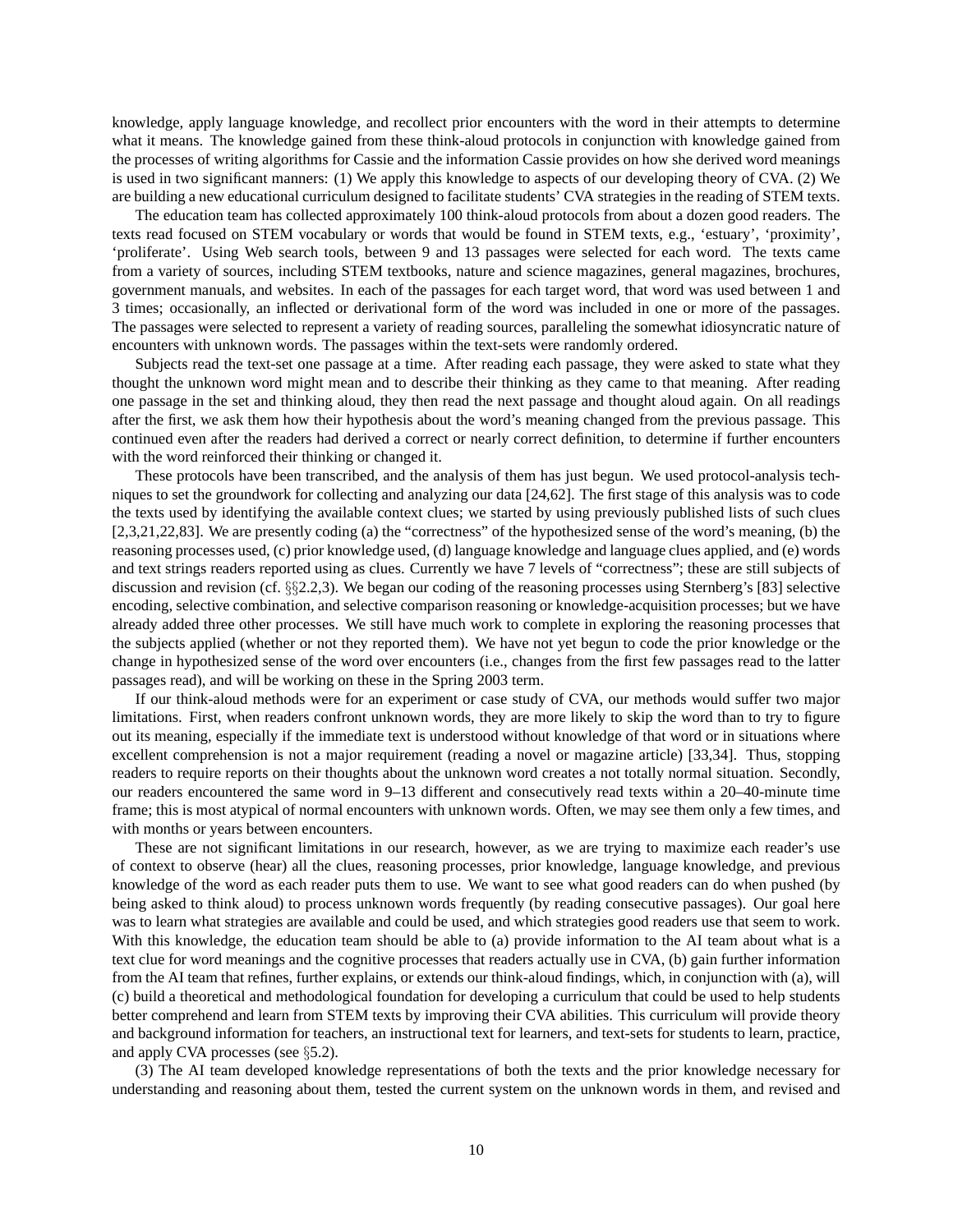updated the original noun- and verb-definition algorithms, making them more efficient, more structured, and more robust; we also tested them on several new words taken from STEM materials. Many of the improvements derived from the student protocols. We also began to develop an adjective-definition algorithm.

(4) Together, the two teams began preparing a literature review (based on [65]) of all the CVA disciplines.

**5 Proposed Research** We will continue the two-way flow of research results between the tasks of improving the definition algorithms and converting them into a curriculum.

**5.1 Algorithm development** (1) We will continue making our algorithms more "robust", in part by incorporating insights from the think-aloud protocols. We plan to make the noun algorithm more sensitive to a wider variety of information found in the text and Cassie's prior knowledge. For instance, many passages implicitly define new terms without labeling these as "definitions"—our algorithms must use this information, but should not completely rely on it: Other information may help produce a clearer definition or one more integrated with Cassie's prior knowledge (and thus more likely to be retained, in the case of humans whose memories are less perfect than Cassie's). We also plan to improve Cassie's ability to do inductive reasoning (e.g., to be able to generalize from 'dress' meaning either "clothe" or else "prepare for battle" to meaning "prepare" in general).

(2) The current verb algorithm needs to be extended to take into account the wide and often unpredictable variety of "subcategorization" (or "case") structures. We also plan to make use of verb categories (e.g., 'walk', 'run', 'saunter', etc., are all kinds of movements-by-foot) [48,70].

(3) We will continue developing an adjective algorithm. Adjectives are much less susceptible to CVA than nouns or verbs. (Does the neologism 'foo' in the phrase 'the foo car' mean a shape, a color, a size? Is it temporal, like 'new' or 'old'? Could it be like 'toy', which would imply that a foo car isn't even a car?) But some adjectives can occur in contexts that enable useful CVA (e.g., if Fred is "taciturn", unlike his brother who is talkative, we should be able to infer at least that 'taciturn' might mean "not talkative").

(4) All of our algorithms now include "tracing" features (developed during the pilot project). The primary purpose of these is for debugging, but they should also be adaptable for finding out how Cassie inferred her definitions. Thus, we should be able to develop an *explanation facility* for Cassie. This would not necessarily be part of our proposed curriculum, but merely an optional application of the technology that could be used if students have trouble hypothesizing a meaning for an unknown word (or merely want to check to see if their hypothesis is acceptable); they could ask Cassie for an explanation of how she developed her hypothesis (or, better, for guidance on how the *student* could develop one).

(5) Another major task is the development of a method for NL (English) input. Our current methodology has been to concentrate on the KR component, namely, the semantic-network representation of the text containing the unknown word, integrated with the prior knowledge needed, since that is what the algorithms deal with. However, we need to automate the process of representing the text in the KR system. This is best done using a semantic parser that can transduce NL text into a KR. Currently, SNePS does this using an ATN parser, but work is underway to use the LKB computational grammar-development system [18], which has wider coverage than our "home-grown" ATN grammars.

(6) One other advantage of using a grammar with a morphological analyzer (instead of hand-coding the text) is that we can also begin to investigate the use of "internal" context [84], i.e., the morphological and etymological structure of the unknown word, for developing definitions. One reason we began our research using "external" context is that using morphological information by itself is not sufficient. External context of the sort we are investigating is needed as a constraint (e.g., morphology alone might suggest that 'inflammable' means "not flammable", but external context might indicate the opposite).

(7) A generation grammar that would convert the KR to English (also part of SNePS [72]) would enable us to express definitions more completely and more naturally than our current style of definitions, which is simply a slotand-filler frame, often containing cryptic information.

(8) We also plan to investigate the possibility of using the OpenCYC KB to serve as one source of general background information. OpenCYC is an open-source version of the CYC knowledge "server", containing a large collection of "commonsense" information and reasoning rules.<sup>7</sup> If usable and compatible with SNePS, it would greatly facilitate the development and encoding of prior knowledge.

(9) Finally, we plan to replace SNePSwD by AutoBR [76]. SNePSwD was used to partially automate the revision of hypothesized definitions. AutoBR is a newer version of SNePS's belief-revision system that should allow more automated updating of hypotheses.

 $7$ OpenCYC = [www.opencyc.org/]; CYC = [www.cyc.com/].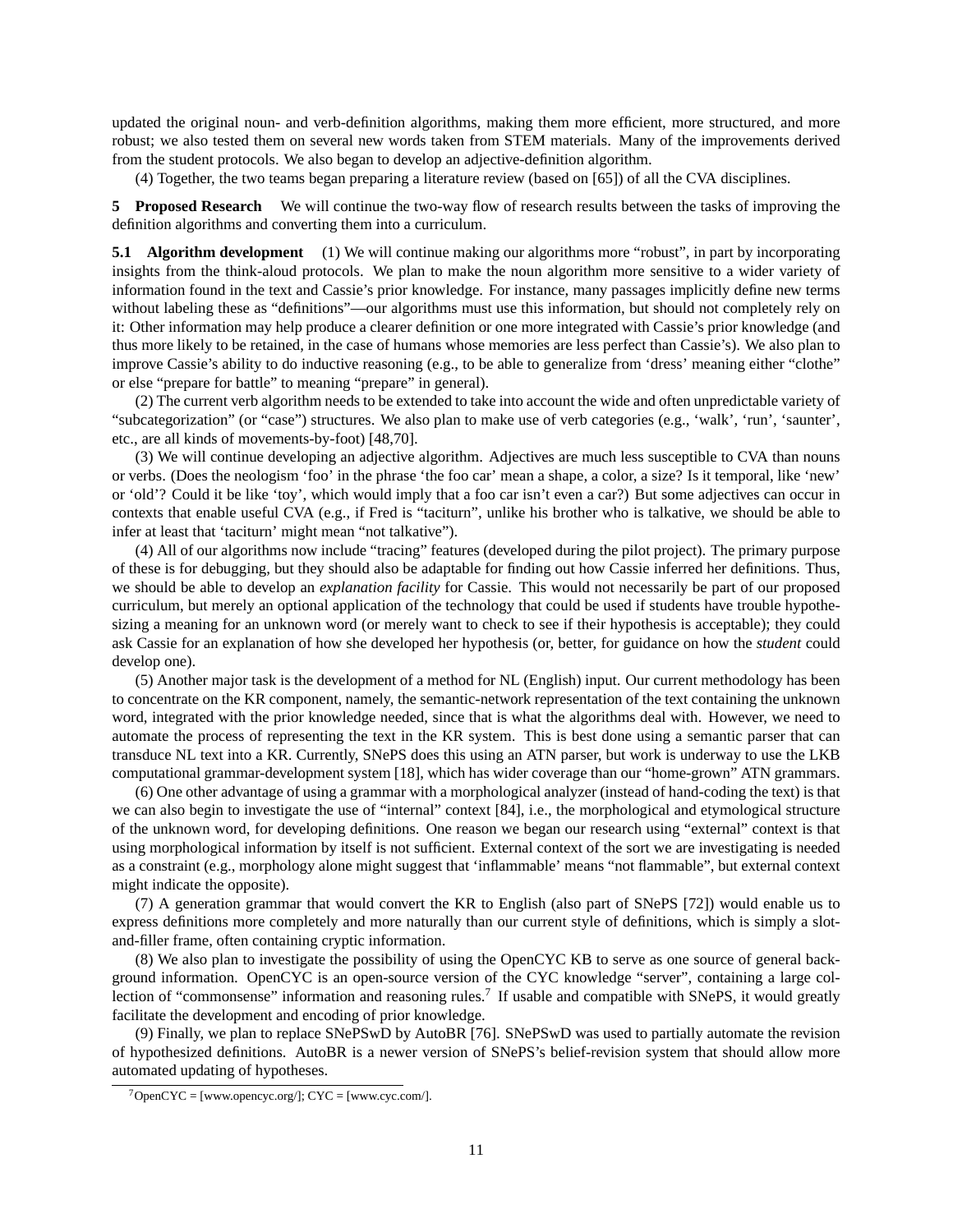**5.2 Curriculum development and evaluation** Our pilot project helped us see progress and accomplishments, as well as mistakes and omissions. These insights helped us clarify the specific tasks we need to accomplish. We made significant progress (a) developing procedures for collecting think-aloud protocols as students apply CVA, (b) identifying specific context clues readers use for CVA, (c) scaling the reader's sense of an unknown word's meaning, and (d) broadening (significantly beyond extant published findings) observations on CVA reasoning processes. We still have much to do, however, before presenting a CVA curriculum. (1) We will complete our analysis of the think-aloud protocols we have collected from good readers. Our analyses have so far revealed numerous important reasoning and cognitive processes used during CVA by good readers (including frequently occurring non-productive strategies). In conjunction with the definition algorithms, these think-aloud findings will significantly influence not only the theory of CVA, but also instructional methods for CVA. (2) We will build and evaluate a CVA curriculum designed to help students increase knowledge of word meanings, leading to greater STEM reading comprehension and content learning. The curriculum will be based on our algorithms and will use teacher-modeled protocols that will be practiced by students with the teacher, in small groups, and alone.

**5.2.1 Year 1 goals:** (1) Develop further knowledge of the specific reasoning processes readers use for CVA, by (a) further think-aloud-protocol collection, (b) using Cassie's algorithms, and (c) broadening our literature review to include comprehension monitoring, strategic reading comprehension, cognitive science, and critical thinking. (2) Determine the effects on CVA processes of variation in readers' depth of knowledge of the concept the hard word signifies (3) Determine the effects on CVA processes of variation in the grammatical category of hard words. (4) Continue planning and designing the curriculum.

**Year 1 tasks to accomplish these goals:** (1) We will continue analyzing think-aloud protocols to study the interaction of context, reasoning, language, and prior knowledge in CVA. We will continue collecting think-aloud protocols from readers as they apply CVA strategies, but hone our data collection five ways: (a) Collect protocols from both skilled and less-skilled readers to sharpen our focus on productive CVA reasoning processes. (b) Help readers identify important text segments to determine the reasoning that students are/are not able to deploy when directed to do so. This may be a productive teaching technique in our curriculum. (c) Explore the value of retrospective think-alouds (students listen to tapes of their think-alouds while re-reading text). (d) Collect protocols on verbs and adjectives. (e) Collecting and transcribing protocols is time-consuming and limits the number of subjects from whom data may be collected. We will experiment with the techniques and value of readers logging their CVA reasoning, prior knowledge, and language processes in a "lab notebook". (2) In the spring of Year 1, we will actively begin to build our CVA curriculum.

**5.2.2 Year 2 goals:** We will conduct quantitative experimental research studies to evaluate the draft version of our curriculum. On the basis of the results of these experiments, we will revise the draft version into the "beta" version, which, in Year 3, will be experimentally tested head-to-head with other accepted methods of teaching context clues and vocabulary.

**Year 2 tasks:** (1) Completing draft instructional materials, (2) designing and validating instructional and experimental tests, (3) conducting an experimental evaluation study of the effects of our curriculum, and (4) conducting experiments to study variables associated with success in using CVA.

**Curriculum rationale and goals:** In a *Blondie* comic strip years ago, Dagwood's young neighbor Elmo asked why school taught so many different words for things he already knew and for which he already had a perfectly good word: "I know 'fast'; why do I have to learn 'quick', 'rapid', and 'speedy'?". Little did Elmo realize that when a reader does not know the meaning of a word in a text, comprehension may fail. So, if Elmo knows only the word 'fast' when reading a text using 'quick', 'rapid', or 'speedy', he may not comprehend—unless the context leads him to associate these words with the concept "fast" he already knows. Not every encounter with an unknown word leads to poor comprehension, but many do. In cases where the reading is for pleasure, the reader may choose to ignore the word and just read on. But where comprehension is important—STEM reading—readers would be wise not to skip unknown words that affect comprehension. This makes CVA important. Further, learning new things and the words that signify them increases or restructures knowledge; also larger vocabularies are valued socially and for communication.

Our CVA curriculum has 6 goals: to increase (1) reading comprehension, (2) word consciousness, (3) CVA strategies, (4) meaning vocabulary, (5) assessments of hypothesized meanings of hard words, and (6) interest in words.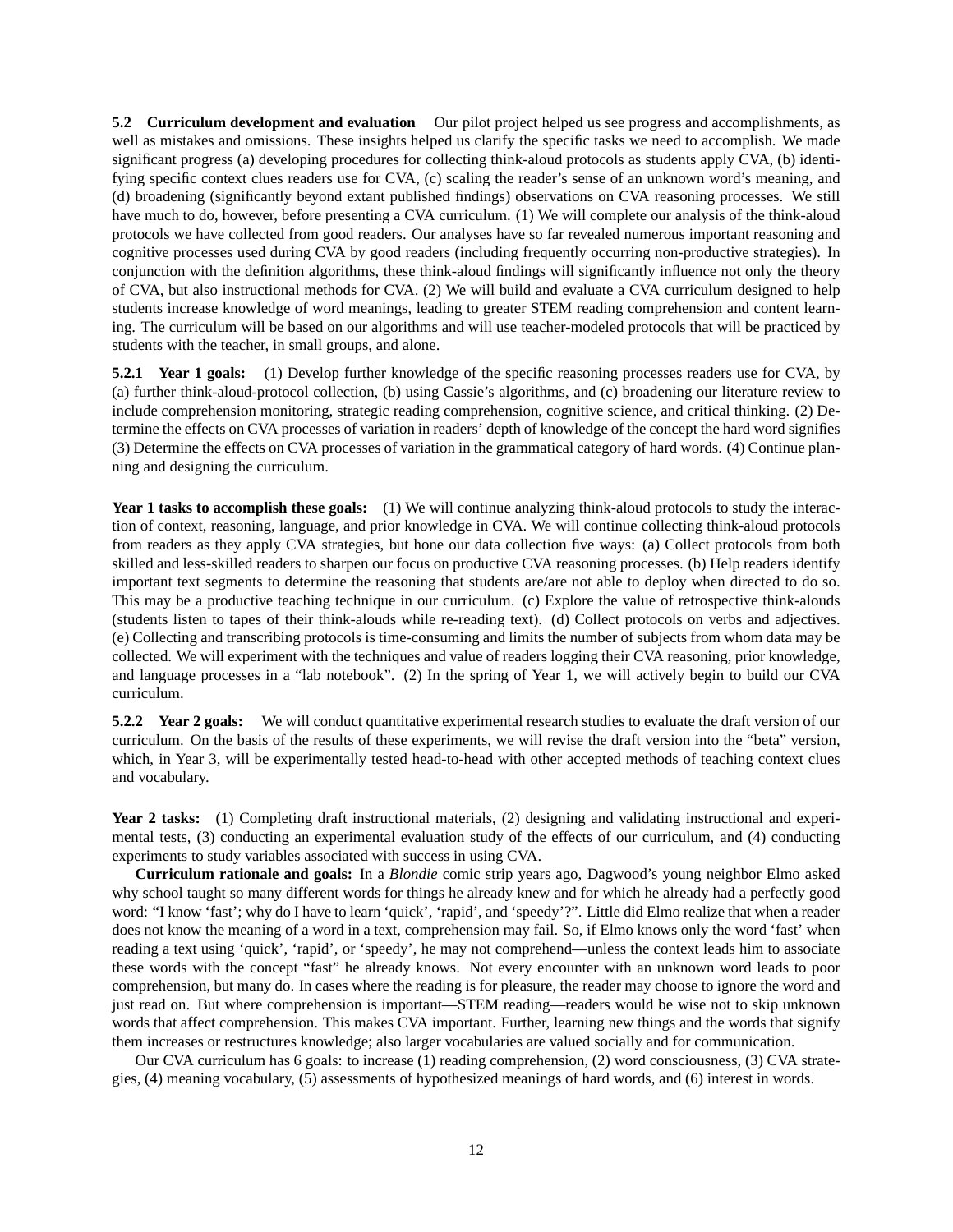*Concepts (things):* Several factors affect CVA: the reader's (1) cognitive awareness of encountering an unknown word (word consciousness), (2) ability to find supportive context clues in the passage, and (3) ability to connect reasoning, language facility, and prior knowledge to these clues. Prior knowledge includes how much the reader knows about the thing signaled by the unknown word (§2.1). Context is best for helping readers learn words they do not know for things they do know. Thus, most words used in a CVA curriculum should signify things students already know. Earlier (§2.1), we defined these as levels 2–4 and some level 5. Like Elmo, one might ask why learning words for things already known is important. An explanatory example: Knowing the two lines between nose and upper lip (the thing) makes it easier to use CVA to learn the meaning of 'philtrum' (the word), and when context allows readers to connect an unknown word to a known thing, text comprehension is likely to increase. Readers may also add a new word to their mental lexicon.

*Words:* Low-frequency, real words [15] will be used. They will be pre-tested to assure appropriateness for students in the study. Our think-aloud research has found that use of nonsense words does not hinder students' application of context clues or reasoning, so we may occasionally use nonsense words—but only for instruction, not for research evaluation purposes. The words used will signify things that are at levels 2–4. We will also use level-5 concepts, but the supporting context must provide a link between the unknown concept and the prior knowledge required to learn the concept and its word. Level-6 concepts will be used rarely.

*Reading passages:* A frequent criticism of CVA research is that texts used are contrived, thus lacking in generalizabilty. As in our pilot project, all texts used in teaching and research will be authentic, expository texts from STEM textbooks, magazines, brochures, books, reports, websites, etc. To learn a word, one usually needs to encounter it in more than one text. As in our pilot project, we will use text-sets of 3–8 short passages, each passage in a text-set including the same unknown word.

**Instructional components:** We will show students how to (1) *focus attention* on a hard word in a text (word consciousness) and the relevant textual clues, (2) *connect* these clues with their language knowledge, reasoning processes, and prior knowledge in order to (3) *hypothesize* a meaning for the unknown word. Students will also learn to (4) *assess* their confidence in this meaning to determine if they need to search elsewhere for a definition. Space prohibits describing each component, so we focus on the major difference between our program and other CVA programs—component (2): connecting reasoning processes, language knowledge, and prior knowledge to context clues.

More than 85 years ago, [86] described reading as a "reasoning process": "understanding a paragraph is like solving a problem . . . selecting the right elements and putting them together in the right relations". Most CVA research (e.g., [25,46,85]) has focused on "selecting the right elements" and on practice. In our curriculum, we will identify "the right elements" (e.g., [3,21,22,83]) and provide practice, but more important is helping students "put them together", i.e., connecting these "elements" (context clues) with reasoning strategies, prior knowledge, and language knowledge. It is this focus on *connection* that differentiates our research and teaching methods from almost all previous CVA programs and studies. All four instructional stages of our curriculum will connect reasoning and language to context and prior knowledge.

*Reasoning:* In our initial analyses of think-aloud protocols (which needs further work), we found several forms of reasoning applied by good readers: visualization; summation; association; clarification; comparison/contrast; questions; predictions; anaphora; and deductive, inductive, and abductive thinking.

*Language knowledge:* Our pilot project found that readers use certain language knowledge for CVA, e.g., words in a series, question-answer patterns, cause/effect parallelism, and comparison/contrast patterns (cf. [2,3]).

*Prior knowledge:* To accommodate students' prior knowledge, words in our curriculum will be unknown by students, but they will most likely know the thing the word signals (e.g., two lines above nose/'philtrum').

**Major instructional stages:** Instruction will progress through four stages in the curriculum. (1) From teacher modeling by think-alouds to (2) teacher scaffolding the class to (3) peer-group think-alouds and discussions to (4) students independently applying CVA strategies with teacher monitoring and assessment.<sup>8</sup>

*Teacher modeling by thinking aloud:* Unlike teaching the concrete algorithms for long division or the stages of a lunar eclipse, directly teaching someone how to reason is not possible. The closest approximation to teaching someone how to reason is for teachers to *model* such reasoning by *thinking aloud* as they apply CVA strategies. Teacher modeling is effective for enhancing comprehension and comprehension monitoring of older readers [58,92]. In our research review, we found few studies that explicitly used think-aloud techniques for teaching CVA. In [29], the teacher "modeled the process of word-meaning acquisition and guided students through the process" for 5 remedial readers in a 1-1 situation, but no specific description of this modeling or guidance is ever presented. In our curriculum,

<sup>8</sup>As it happens, this follows [61]'s developmental stages.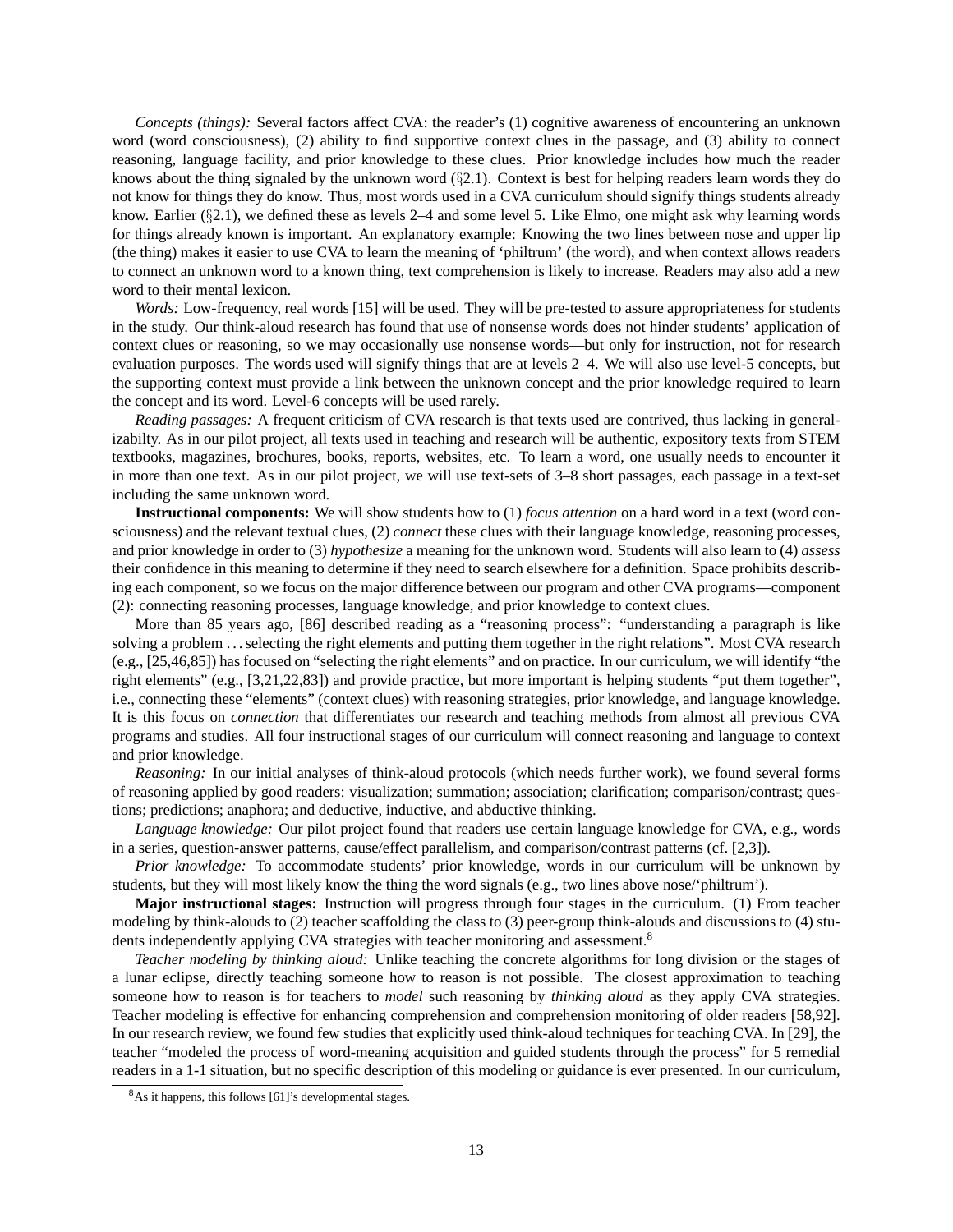teachers will model the identification of context clues in a text, but, more importantly, they will model how they connect these clues to reasoning processes, prior knowledge, and language facility to hypothesize possible meanings for unknown words. Further, students will use think-aloud methods themselves in large and small groups.

*Scaffolding:* 'Scaffolding', a Vygotskian term, means that teachers will assist the whole class in learning CVA strategies. There are two stages to the scaffolding. First, students will independently keep a "lab notebook", logging the CVA strategies they used to develop their hypotheses about the meanings of hard words. Second, using the logs, they will share their reasoning with peers as the teacher helps them develop, evaluate, and test their hypotheses by directing, monitoring, suggesting, and letting discussion flow. Teacher scaffolding will gradually decrease.

*Peer groups:* Again, students will first independently log CVA strategies in their lab notebooks; then, working in groups of 4–6, they will mutually think aloud as they develop, evaluate, and test their hypotheses. Similar to [26]'s peer-group cues for reading comprehension, specific visual prompts will be provided to help the group focus its attention on context clues and reasoning processes. Peer-group sessions will continue for 3 weeks. Discussions and think-alouds in peer groups during reading comprehension lead not only to better comprehension of the text read and discussed, but students also further develop comprehension strategies [26]. Think-alouds in peer groups should also facilitate CVA. Throughout this stage, peer-groups will assess their confidence in their hypotheses of the word's meaning; this will be done to help students see that they may need to revise their hypotheses. Our curriculum will break new ground in teaching CVA; think-aloud techniques will be used by both teachers and students.

*Independent application of context clues and self-assessment:* Developing word consciousness requires not just instruction, but repeated practice. In our curriculum, students will apply CVA strategies independently for several weeks, with intermittent peer-group sessions.

**Overview of the experimental study:** Before describing the materials, tests, dependent variables, and dataanalysis techniques of the study, we briefly overview our experimental design and procedures.

*Summary of design:* Two questions guide this study: (1) Does our curriculum improve CVA and comprehension? (2) Is student reading ability associated with learning in our curriculum? In general, the study uses a 3 x 4 ANOVA design. Reading ability is the first factor: skilled, average, and less-skilled readers (see "Students", below, especially comments regarding low-ability students). Treatments is the second factor: our curriculum, practice only, pre-test/posttest control, and post-test-only control (see "Treatments"). We will construct measures of 8 dependent variables to test the effects of reading ability and treatments (see "Test" and "Dependent Variables" sections). Most of our analyses will be separate 3 x 4 univariate ANOVAs for each dependent variable, but in a secondary analysis to determine the effects of curriculum learning over time, we will group 3 dependent variables for a 2 x 4 x 5 (time) MANOVA (see "Data Analyses"). We will also compare pre- and post-instruction CVA think-aloud protocols from 3 students at each of the reading-skill levels in each treatment group except post-test-only.

*Teachers:* In Year 2, CVA researchers will teach the curriculum, to gain first-hand experience that will be useful in revising the draft curriculum. In Year 3, regular teachers will teach the curriculum, to establish ecological validity.

*Students:* Intact, grades 6–8 classrooms will be used in Year 2. The study's focus will be skilled readers with scores on a standardized reading test at  $\geq$  67th percentile and average readers with scores between 37th and 66th percentile. Because we will use intact classrooms, less-skilled readers (who read below the 37th percentile) will be exposed to the curriculum. They will have major word-recognition difficulties that diminish comprehension [28,42]; this in turn interferes with CVA. To assure sufficient comprehension for CVA, Goerss et al. [29] often read texts to their remedial students. After collecting and analyzing the data from our study, it may be found that data from less-skilled readers are not valid and should be excluded. If so, the main design will be a 2 x 4 ANOVA.

*Treatments:* This experiment will have 4 treatments. (1) Curriculum: Our 10-week curriculum will be based on (a) teachers thinking aloud to model their own CVA strategies, (b) teachers scaffolding the entire class to think aloud while using CVA strategies, (c) peer-group sessions where students in groups of 6 use think-aloud while using CVA strategies, (d) individual students' independent applications of CVA strategies. Curriculum students will also complete an instructional transfer passage and tests each day. (2) Practice only: Each day for 10 weeks, the practiceonly group will read the same set of practice and transfer passages used by students in the curriculum, but without teacher modeling, instruction, practice thinking aloud, or small-group work. Independently, they will (a) read each passage in the instructional text-set, (b) use context to hypothesize the hard word's meaning, and (c) complete each day's instructional transfer passage and tests. (3) Pre-test/post-test-only control group will receive no instruction, but complete all pre- and post-tests. (4) Post-test-only control group will complete only the last post-test.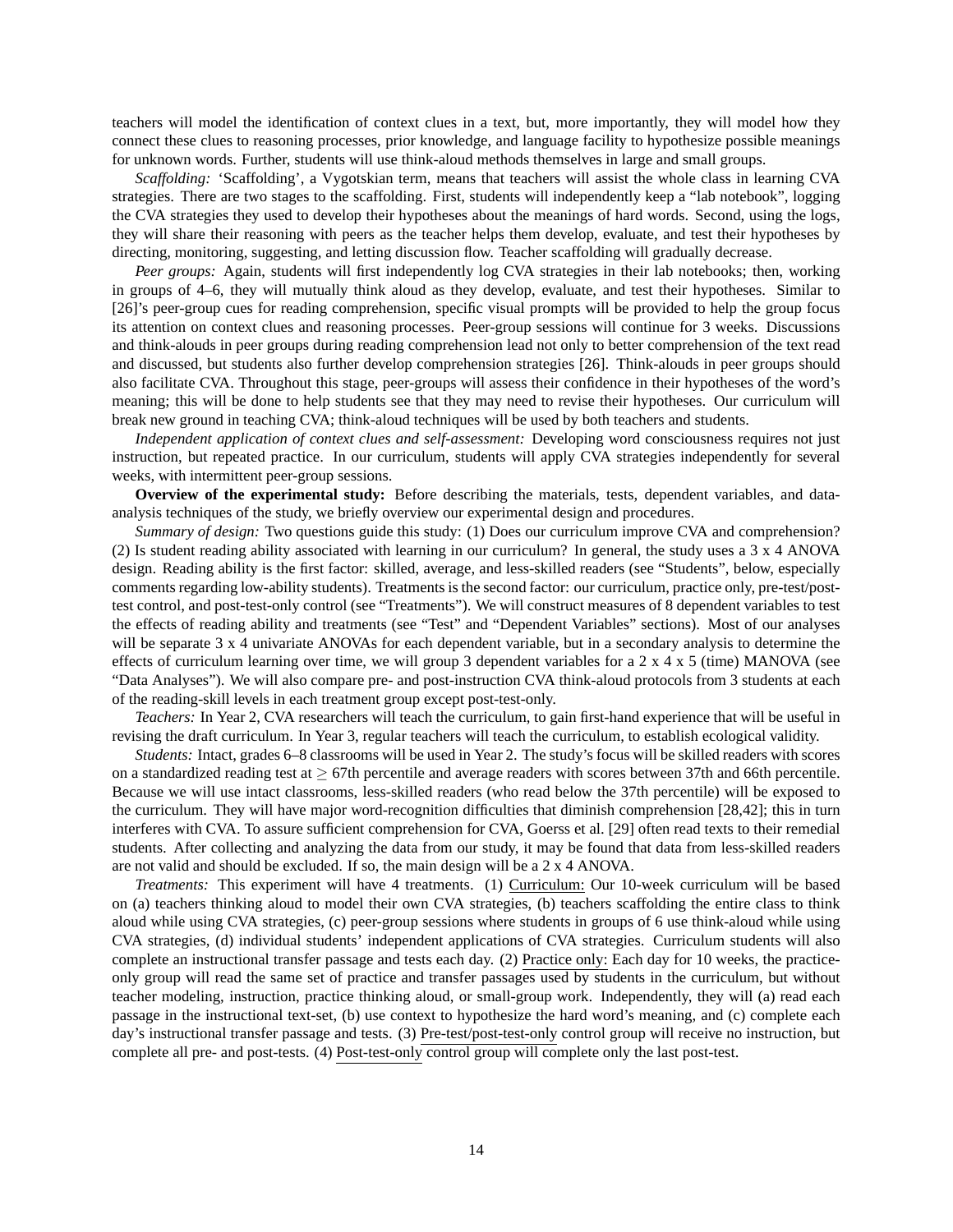**Goal 1. Develop instructional materials:** Major materials are a teacher's guide, student text, and reading passages.

*Teacher's guide:* We will prepare a comprehensive guide with two main sections: (1) important and useful background information on the development and teaching of meaning vocabulary; (2) an instructor's guide to help teachers deploy the curriculum.

*Student instructional text:* We will prepare a student text that provides an introduction to indirect and direct methods of learning meaning vocabulary, instructional guidelines emphasizing the scientific method of hypothesis development and testing, and STEM passages with unknown words (see next section).

*Instructional and transfer passages:* Recall, the Year 2 evaluation study is designed (1) to determine if our curriculum has any instructional merit at all and (2) to allow us to test our instructional methods, materials, tasks, and assessments. In Year 3, we will evaluate our curriculum's instructional validity in controlled experiments comparing it head-to-head with other accepted vocabulary-instruction programs.

Instructional passages: There will be 50 text-sets for instructional purposes, one per day. Text-sets will consist of 3–8 passages of 20–200 words, each passage within a set containing at least one instance of the same hard word; hard words will vary in degree of concept difficulty. Passages in text-sets will vary in their sources and topics.

Instructional transfer passages: Concluding each instructional day, students will read a different, short (< 100 word), instructional transfer passage with one hard word varying in concept difficulty from levels 2 to 4, which will not be identified before reading or graphically highlighted in texts. Each passage will be accompanied by 6 tests to measure comprehension and word meaning (see "Goal 2" and "Dependent Variables").

Research transfer passages: To evaluate the effects of the curriculum, students will read a different research transfer passage as a pre-test and as post-tests 1 day, 1 month, and 2 months after instruction. Each research transfer passage will be 700–1,000 words and contain 20 hard words; 18 of the hard words will vary in concept difficulty from levels 2 to 4, 2 words will be level 5. Each passage is accompanied by 6 tests of comprehension and knowledge of the hard words (see "Goal 2").

**Goal 2. Develop tests for instructional assessment and program evaluation:** For teachers to assess student progress and for us to evaluate the curriculum, 8 tests will be developed. All 8 will be dependent variables in our Years 2 and 3 evaluation studies. The first 6 tests will be integrated into daily instruction: (1) reading comprehension, (2) word consciousness, (3) incidental sense of the meaning of hard word(s), (4) confidence in hypothesized word meaning, (5) deliberate sense of the meaning of hard word(s), and (6) ability to keep a log of reasoning processes, prior knowledge, and language knowledge used to hypothesize a meaning for a hard word. Vocabulary in isolation (7) is a measure of students' knowledge of the meanings of the 180 hard words presented in this study and will be administered 5 weeks before the pre-test and as part of the last post-test. The final dependent variable is (8) the intersubject convergence on a meaning for the hard word (the degree to which students' theories of the meaning of a hard word converges). Each of these tests is described next:

*Test 1. Reading comprehension:* The most important reason for CVA is to improve reading comprehension. After reading each day's transfer passage, students will be given 4 multiple-choice or short-answer questions, the answer to one always depending on understanding a phrase, clause, or sentence containing the hard word. For pre/post-test transfer passages, there will be more comprehension items, and the answer to 10 items will always depend on the information in a phrase, clause, or sentence containing the hard word.

*Test 2. Word consciousness:* A CVA curriculum surely must help students recognize when they encounter words in a text whose meaning they do not know. This is not something that all readers readily do [29,33,34,45,68]. To determine the development during instruction and long-term effects of the curriculum on word consciousness, word consciousness will be tested on the pre-test, the 50 daily transfer passages, and on the 3 follow-up evaluations. Word consciousness will be measured by providing students a list of words that always contains some easy words students have definitely read recently, the hard word(s) from the transfer passage, and—as validity checks—some rare or nonsense words. Students will check all those words they have recently seen in print.

*Test 3. Incidental sense of hard word's meaning:* Though not the curriculum's purpose, it is certainly expected that students learn some hard words used in instruction. Previous studies estimate that 5%–22% of unknown words encountered during reading are learned incidentally [55]. After reading the transfer passage and without referring to it, students' theories of the meaning of a transfer passage's hard word(s) will be tested one of three ways: (a) multiplechoice tests in which the distracters (the multiple-choice items that are not the desired response) vary in degree of similarity to the target word, (b) multiple-choice item(s) where the student identifies which of 5 complete sentences uses the word accurately, and (c) written definition(s). The multiple-choice vocabulary tests conform to [56]'s 3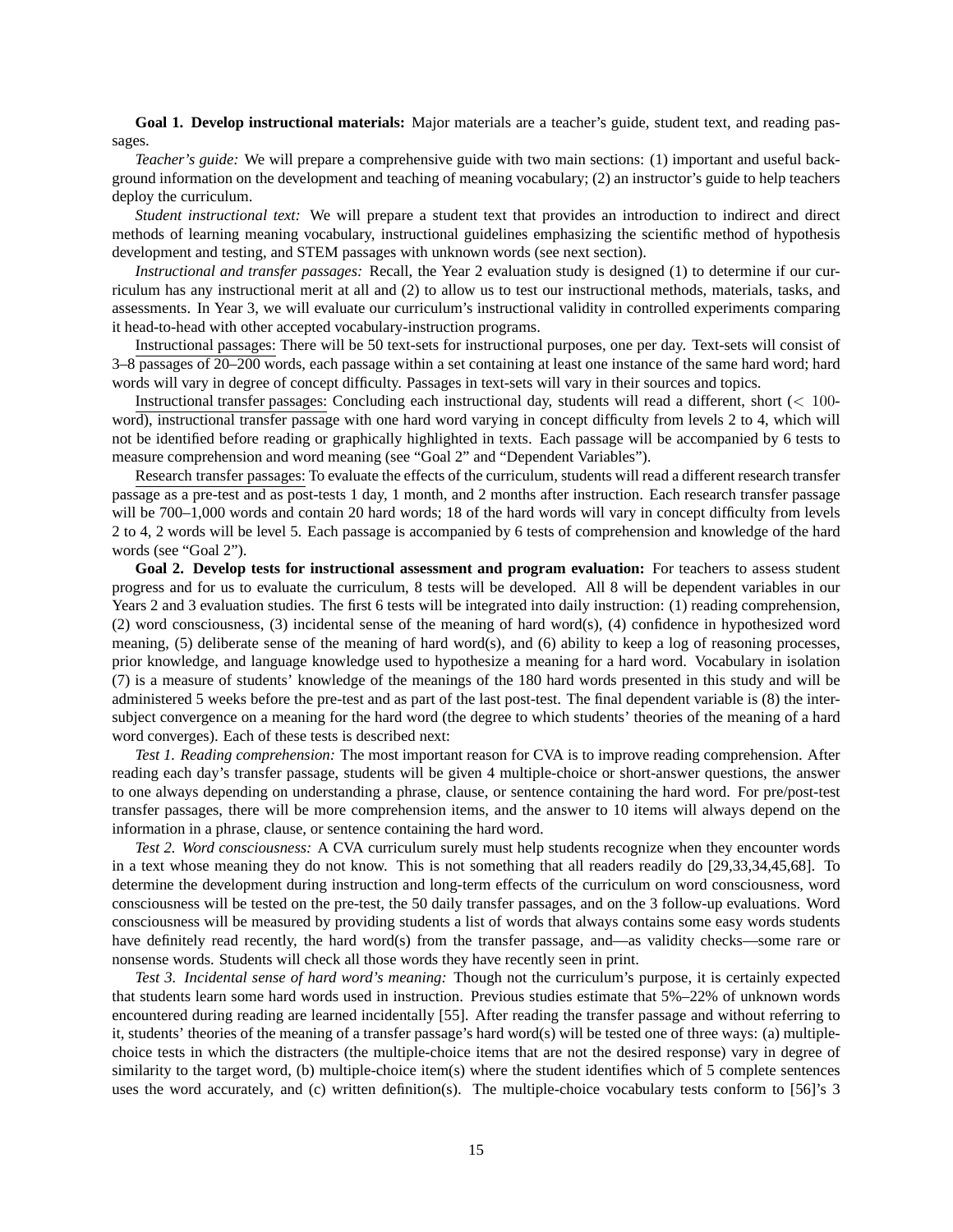levels of distracters: *Lowest-level* distracters denote concepts different and unrelated to target word; part of speech is different. *Intermediate-level* distracters share the same part of speech, but differ significantly from the target word in the concepts they represent. *Highest-level* distracters represent similar or closely related concepts. These tasks vary in difficulty from easy to difficult. On pre/post-tests, both high-level multiple-choice items and written statements of meaning hypothesis will be used. During the duration of the curriculum, there will be a gradual progression from easy (e.g., low-level vocabulary test) to moderate (e.g., high-level or sentence multiple-choice) to most difficult (i.e., writing a theory of the word's meaning).

*Test 4. Assessing confidence in theory of meaning of hard word:* With CVA instruction, students should become better able to judge how confident they are in their hypothesis of the meaning of a hard word they have encountered. We will measure this confidence after the reading of all transfer passages, on a simple rating scale of  $0-5$  ( $0 =$  no confidence).

*Test 5. Deliberate sense of meaning of hard word:* Test-3 tests students' incidental learning of a hard word from CVA when the transfer text did not highlight the hard word and students were not told to attend to the word. Test-5 will again test the student's ability to hypothesize the same hard word's meaning, but this time a second copy of the transfer text will highlight the hard word, and students will be directed to write their hypothesis of the word's meaning.

*Test 6. Lab-notebook recording of CVA strategies used:* After Test 5, students will keep a lab notebook logging the reasoning processes, prior knowledge, and language knowledge used to form their hypothesis of the meaning of the hard word. They will do this for each word on the daily transfer passages, and for a selected set of 5 words on the pre/post-test transfer passages. The dependent variable will be measured by a rating of 0–4 of the depth and quality of the processes stated.

*Test 7. Vocabulary in isolation:* This test will consist of the 50 hard words from instruction, the 50 from the instructional transfer passages, and the 80 from the pre/post-tests. The high-level multiple-choice format will be used. Number correct will be the measure of the dependent variable. This will be administered once as a pre-test and once as the last post-test.

*Test 8. Inter-subject convergence on hypothesized meaning of hard word:* We found in our pilot project that when groups of readers read text-sets containing a hard word, many members of the group converged to a similar hypothesis about its meaning. We have not yet developed a way of scoring this dependent variable, but we have observed this convergence in our protocols and in our own attempts to derive hard words at research-team meetings.

**Goal 3. Curriculum evaluation:**

*Dependent variables and procedures:* These 8 tests are the dependent variables in our research design. The table provides an outline of the time frame of the experiment (Weeks 1–25). It shows the instructional activities and transfer tests (daily and post-test) for the 4 groups as well as when the tests will be administered to each of the 4 groups over the course of the experiment as measures of the dependent variables.

| Week           | <b>Curriculum Treatment</b>                          | <b>Practice Only</b>                    | <b>Pre/Post</b> | <b>Post Only</b> |
|----------------|------------------------------------------------------|-----------------------------------------|-----------------|------------------|
| $\blacksquare$ | Test 7: Vocabulary in Isolation                      | Same                                    | Same            | Nothing          |
| 6              | Pre-test Transfer Passage: Tests 1-6                 | Same                                    | Same            | Nothing          |
| $7-16$         | Instruction: Modeling $\rightarrow$ scaffold-        | Instruction: None, but complete in-     | No instruc-     | No instruc-      |
| (Each          | ing $\rightarrow$ peer groups $\rightarrow$ indepen- | structional texts; Daily transfer text: | tion,<br>no     | tion,<br>no      |
| of $50$        | dent; Daily transfer text: Tests 1-4                 | Tests $1-4$ & (with highlighted text)   | practice        | practice         |
| Days)          | & (with highlighted text) Tests $5-6$                | Tests $5-6$                             |                 |                  |
| 17             | Post-test 1 transfer text: Tests 1–6                 | Same                                    | Same            | Nothing          |
| 21             | Post-test 2 transfer text: Tests 1–6                 | Same                                    | Same            | Nothing          |
| 25             | Post-test 3 transfer text: Tests 1–6                 | Same                                    | Same            | Same             |
|                | Test 7: Vocabulary in Isolation                      |                                         |                 |                  |

*Data analyses:* As described earlier, the main portion of our data analysis will be a 3 (reading ability) x 4 (treatments) ANOVA design. We will use this design to analyze average scores on each of the 8 dependent variables. (If the data from low-ability students are not valid due to inability to read the words of the passage, their data will be omitted, and the main analysis will be a 2 x 4 ANOVA.) The analyses of the pre-test scores will be a 3 x 3 design (not including the post-test-only group, since they will have no pre-test scores). A secondary analysis will be a  $3 \times 2 \times 5$  MANOVA with repeated measures on the third factor. The factors included will be reading level, treatments (excluding the 2 control groups in this analysis), and time. The time factor will be the five 2-week segments of the instruction (i.e., weeks  $1-2$ ,  $3-4$ ,  $\dots$ ,  $9-10$ ) and is a repeated measure. The dependent variables will be reading-comprehension, word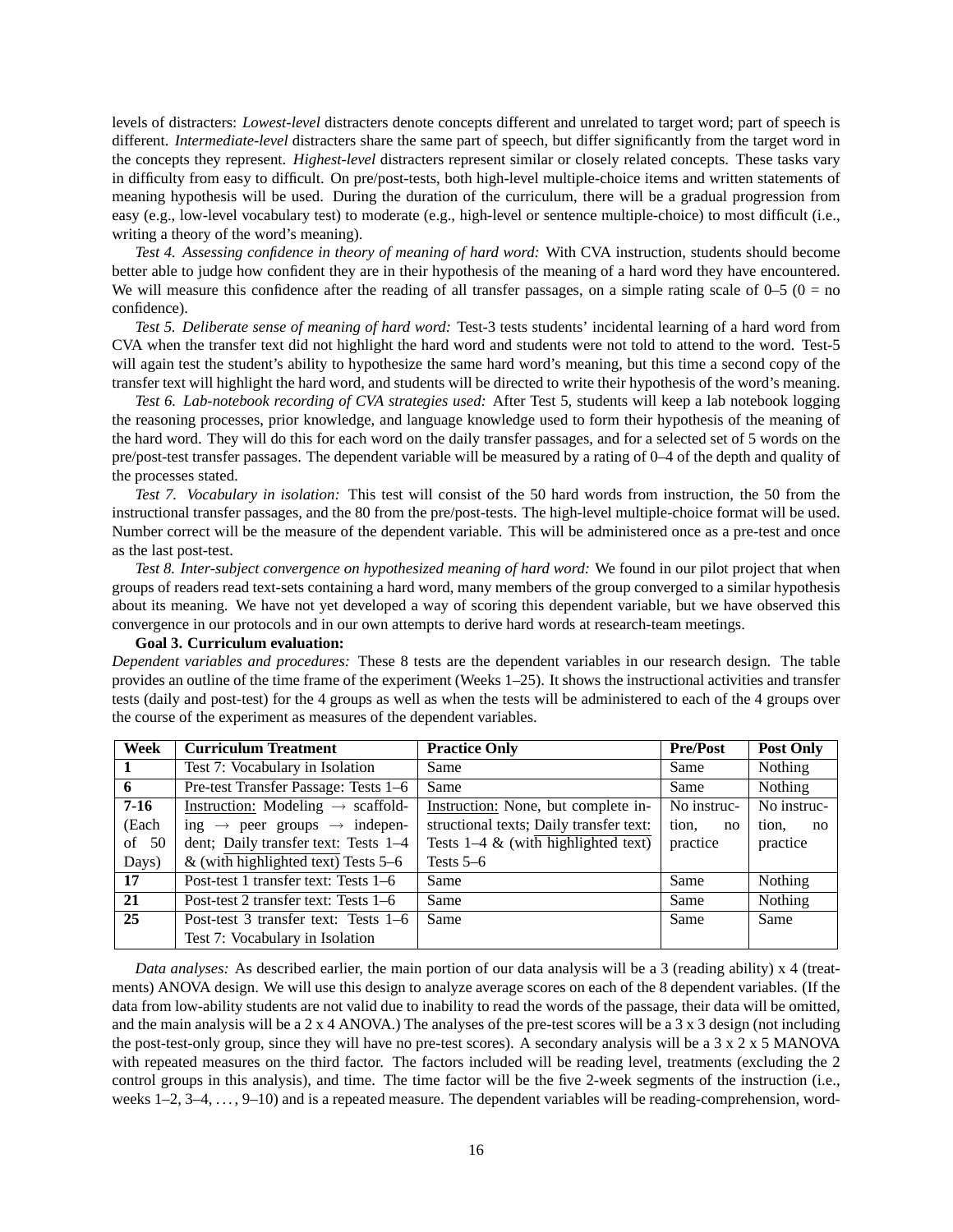consciousness, and sense-of-word-meaning scores averaged for each of these five 2-week segments. A significant interaction is hypothesized, since it is expected that the rate of learning will be more rapid for the curriculum group than the practice-only group.

**Goal 4. Studies of variables associated with curriculum learning:** Several variables have been associated with vocabulary learning in past research. Student reading level is one such variable, and we will evaluate reading-level effects in our Year-2 evaluation study. Other variables thought important that we will research in experiments include student vocabulary size, student degree of knowledge of the concept identified by the unknown word, and part of speech of the unknown word. Space precludes a full description of these studies.

**5.2.3 Year 3 overview:** Year 3, the project's final year, is when we evaluate the validity of our curriculum headto-head with other accepted vocabulary and CVA methods and programs. These will be controlled, quantitative experiments to see which leads to stronger CVA strategies, greater comprehension, and a better meaning vocabulary. They will be similar in design and conduct to the Year-2 study, but with different and additional instructional treatments.

**Goals for Year 3:** (1) To revise the draft curriculum in light of the results of Year-2 studies, and write the beta version. (2) To conduct experiments comparing the effectiveness of the curriculum to other context and vocabulary instructional programs. We will conduct experiments comparing the curriculum to both (a) instructional programs presented in previous research studies (e.g., [7,12,14,29,40,59,88]) and (b) commercially-produced vocabulary development programs such as *Word Smart Jr.* and *Wordly Wise*. More than one study will be conducted, comparing the curriculum to other established context and vocabulary-development programs in a variety of school settings. It is anticipated that most studies will be 2-way ANOVAs, with the first factor being reading level and the second being treatment. It is possible that the results of our Year-2 studies of student vocabulary size and student degree of knowing a concept may require us to control these variables in our studies, thus necessitating a more complex 3- or 4-way ANOVA.

**6 Summary** We propose to conduct systematic cognitive, computational, and educational studies of CVA, both to understand how context does and does not operate as well as to teach students to be more efficient in their use of it. We have an unusual opportunity here to blend the talents of cognitive computer scientists and reading scientists to explore these issues. Determining how humans do (or *should* do) CVA is a research problem well suited for AI, cognitive science, and reading education. This application of AI will result in new knowledge about how humans do CVA, and make it possible to create better curricula and instructional materials for teaching CVA strategies in reading STEM—in turn increasing reading comprehension and learning. An essential goal of all education is to develop independent, proficient, and creative readers and learners. Most of the knowledge we need to communicate with the world is conveyed by words; therefore, helping students develop lifelong abilities to learn words and concepts from reading is important.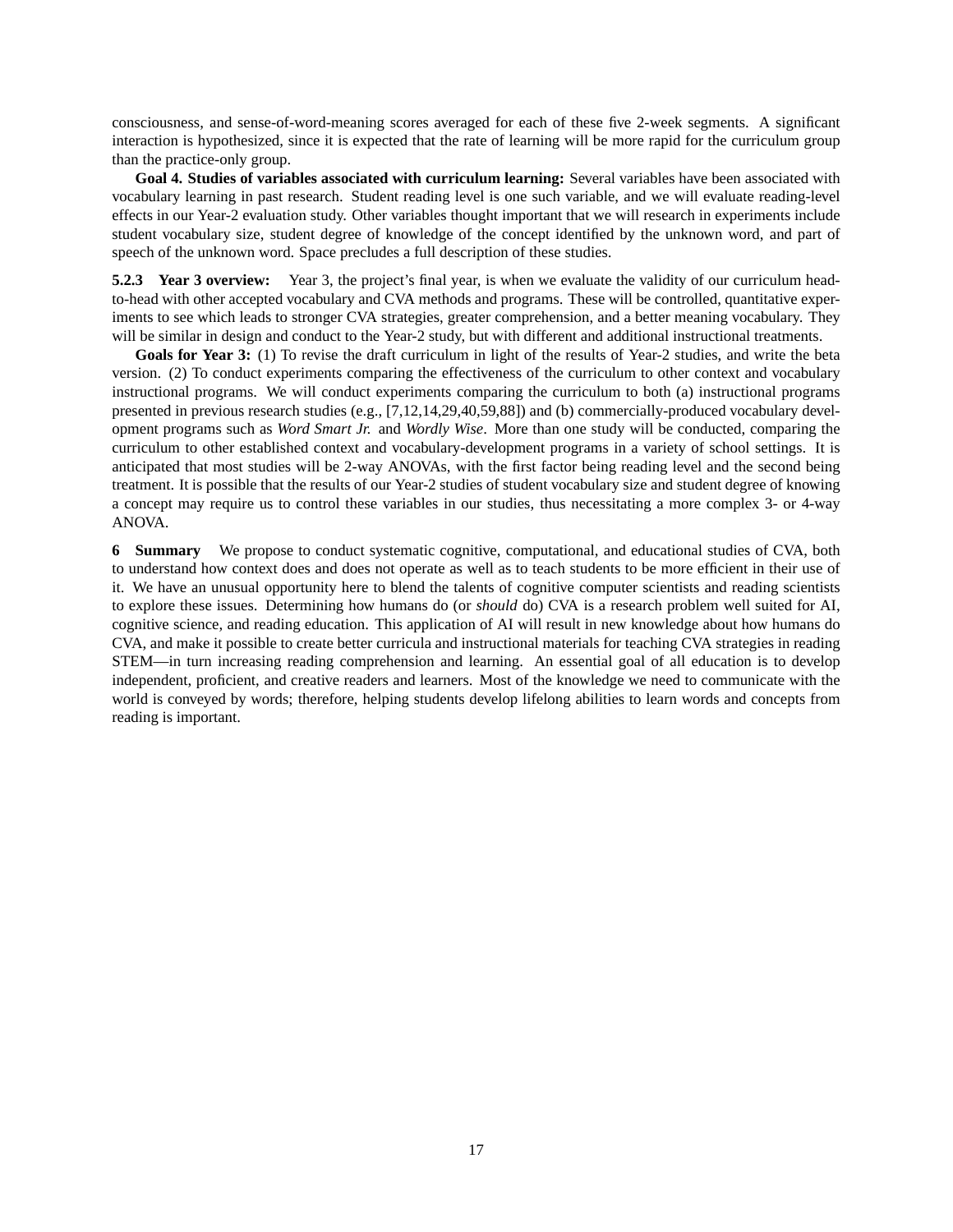## **CONTEXTUAL VOCABULARY ACQUISITION: From Algorithm to Curriculum Section D: References Cited**

- 1. Aist, Gregory (2000), "Helping Children Learn Vocabulary during Computer Assisted Oral Reading", *Proceedings of the 17th National Conference on Artificial Intelligence (AAAI-2000; Austin, TX)* (Menlo Park, CA, & Cambridge, MA: AAAI Press/MIT Press): 1100–1101.
- 2. Ames, Wilber S. (1966), "The Development of a Classification Scheme of Contextual Aids", *Reading Research Quarterly* 2: 57–82.
- 3. Ames, Wilber S. (1970), "The Use of Classification Schemes in Teaching the Use of Contextual Aids", *Journal of Reading* 14(1): 5–8, 50.
- 4. Asker, Lars; Gamback, Bjorn; & Samuelsson, Christer (1992), "EBL<sup>2</sup>: An Approach to Automatic Lexical Acquisition", *Proceedings of the 15th International Conference on Computational Linguistics (COLING-92, Nantes, France)* (Morristown, NJ: Association for Computational Linguistics): 1172–1176.
- 5. Barg, Petra, & Walther, Markus (1998), "Processing Unknown Words in HPSG", *COLING-ACL '98: 36th Annual Meeting of the Association for Computational Linguistics and 17th International Conference on Computational Linguistics, Proceedings of the Conference (Université de Montrèal)* (San Francisco: Morgan Kaufmann) 1: 91–95.
- 6. Beck, Isabel L.; McKeown, Margaret G.; & Omanson, Richard C. (1987), "The Effects and Uses of Diverse Vocabulary Instructional Techniques", in Margaret G. McKeown & Mary E. Curtis (eds.), *The Nature of Vocabulary Acquisition* (Hillsdale, NJ: Lawrence Erlbaum Associates): 147–163.
- 7. Beck, Isabel L.; Perfetti, Charles A.; & McKeown, Margaret G. (1982), "Effects of Long-Term Vocabulary Instruction on Lexical Access and Reading Comprehension", *Journal of Educational Psychology* 74: 506–521.
- 8. Berwick, Robert C. (1983), "Learning Word Meanings from Examples", *Proceedings of the 8th International Joint Conference on Artificial Intelligence (IJCAI-83, Karlsruhe, W. Germany)* (Los Altos, CA: William Kaufmann): 459–461.
- 9. Blachowicz, Camille, & Fisher, Peter (1996), *Teaching Vocabulary in All Classrooms* (Englewood Cliffs, NJ: Prentice-Hall/Merrill): 15–34.
- 10. Brown, Roger W. (1958), *Words and Things: An Introduction to Language* (Glencoe, IL: Free Press).
- 11. Budiu, Raluca, & Anderson, John R. (2001), "Word Learning in Context: Metaphors and Neologisms" *Technical Report CMU-CS-01-147* (Carnegie Mellon University, School of Computer Science).
- 12. Buikema, J., & Graves, M.F. (1993), "Teaching Students to Use Context Cues to Infer Word Meanings", *Journal of Reading* 36: 450–457.
- 13. Carbonell, Jaime G. (1979), "Towards a Self-Extending Parser", *Proceedings of 17th Annual Meeting of the Association for Computational Linguistics (University of California at San Diego)* (Morristown, NJ: Association for Computational Linguistics): 3–7.
- 14. Carr, E.M., & Mazur-Stewart, M. (1988), "The Effects of the Vocabulary Overview Guide on Vocabulary Comprehension and Retention", *Journal of Reading Behavior* 20: 43–62.
- 15. Carroll, J.B.; Davis, P.; & Richman, B. (1971), *The American Heritage Word Frequency Book* (New York: Houghton Mifflin).
- 16. Carter, D. (1989), "Lexical Acquisition in the Core Language Engine", *Proceedings of the 4th Conference of the European Chapter of the Association for Computational Linguistics (University of Manchester)* (Morristown, NJ: Association for Computational Linguistics): 137–144.
- 17. Clarke, D.F., & Nation, I.S.P. (1980), "Guessing the Meanings of Words from Context: Strategy and Techniques", *System* 8: 211–220.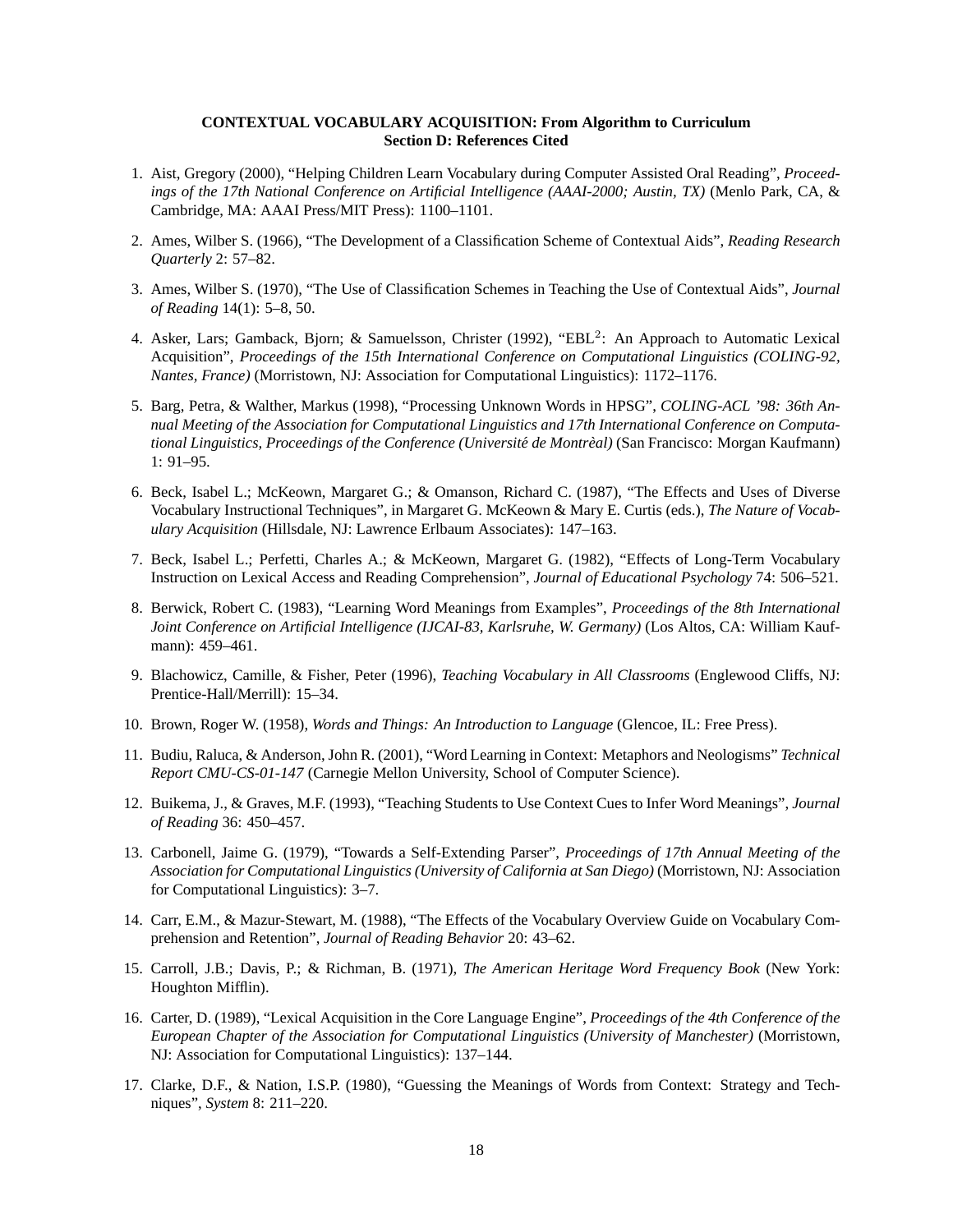- 18. Copestake, Ann (1999), "The LKB System" [http://www-csli.stanford.edu/∼aac/lkb.html].
- 19. Cravo, Maria R., & Martins, João P. (1993), "SNePSwD: A Newcomer to the SNePS Family", *Journal of Experimental and Theoretical Artificial Intelligence* 5: 135–148.
- 20. Dale, E. (1965), "Vocabulary Measurement: Techniques and Major Findings", *Elementary English* 42: 895–901.
- 21. Deighton, L.C. (1959), *Vocabulary Development in the Classroom* (New York: Teachers College Press).
- 22. Ehrlich, Karen (1995), "Automatic Vocabulary Expansion through Narrative Context", *SUNY Buffalo Computer Science Technical Report 95-09*.
- 23. Ehrlich, Karen, & Rapaport, William J. (1997), "A Computational Theory of Vocabulary Expansion", *Proceedings of the 19th Annual Conference of the Cognitive Science Society (Stanford University)* (Mahwah, NJ: Lawrence Erlbaum Associates): 205–210.
- 24. Ericsson, K.A., & Simon, Herbert A. (1993), *Protocol Analysis: Verbal Reports as Data (Revised Edition)* (Cambridge, MA: MIT Press).
- 25. Fukkink, R.G., & de Glopper, K. (1998), "Effects of Instruction in Deriving Word Meaning from Context: A Meta-Analysis", *Review of Educational Research* 68: 450–458.
- 26. Gambrell, L.B., & Almasi, J.F. (1993), "Fostering Comprehension through Discussion," in L.M. Morrow, J.K. Smith, & L.C. Wilkinson (eds.), *Integrated Language Arts: Controversy to Consensus Reading* (Allyn & Bacon): 71–90.
- 27. Gipe, J.P. (1980), "Use of a Relevant Context Helps Kids Learn New Word Meanings", *Reading Teacher* 33(4): 398–402.
- 28. Goodman, K.S. (1970), "Behind the Eye: What Happens in Reading", in O.S. Niles & K.S. Goodman (eds.), *Reading Process and Program* (National Council of Teachers of English): 3–20.
- 29. Goerss, Betty L.; Beck, Isabel L.; & McKeown, Margaret G. (1999), "Increasing Remedial Students' Ability to Derive Word Meanings from Context", *Journal of Reading Psychology* 20: 151–175.
- 30. Granger, Richard H. (1977), "Foul-Up: a Program that Figures Out Meanings of Words from Context", *Proceedings of the 5th International Joint Conference on Artificial Intelligence (IJCAI-77, MIT)* (Los Altos, CA: William Kaufmann): 67–68.
- 31. Guha, R.V. (1991), "Contexts: A Formalization and Some Applications" (Stanford University Ph.D. Thesis).
- 32. Hahn, Udo, & Schnattinger, Klemens (1998), "A Text Understander that Learns", *COLING-ACL '98: 36th Annual Meeting of the Association for Computational Linguistics and 17th International Conference on Computational Linguistics, Proceedings of the Conference (Université de Montréal)* (San Francisco: Morgan Kaufmann) 1: 476–482.
- 33. Harmon, Janis M. (1999), "Initial Encounters with Unfamiliar Words in Independent Reading", *Research in the Teaching of English* 33: 304–338.
- 34. Harmon, Janis M. (2000), "Assessing and Supporting Independent Word Learning Strategies of Middle School Students", *Journal of Adolescent and Adult Literacy* 43: 518–527.
- 35. Hastings, Peter M., & Lytinen, Steven L. (1994a), "The Ups and Downs of Lexical Acquisition", *Proceedings of the 12th National Conference on Artificial Intelligence (AAAI-94, Seattle)* (Menlo Park, CA: AAAI Press/MIT Press): 754–759.
- 36. Hastings, Peter M., & Lytinen, Steven L. (1994b), "Objects, Actions, Nouns, and Verbs", *Proceedings of 16th Annual Conference of the Cognitive Science Society* (Hillsdale, NJ: Lawrence Erlbaum Associates): 397–402.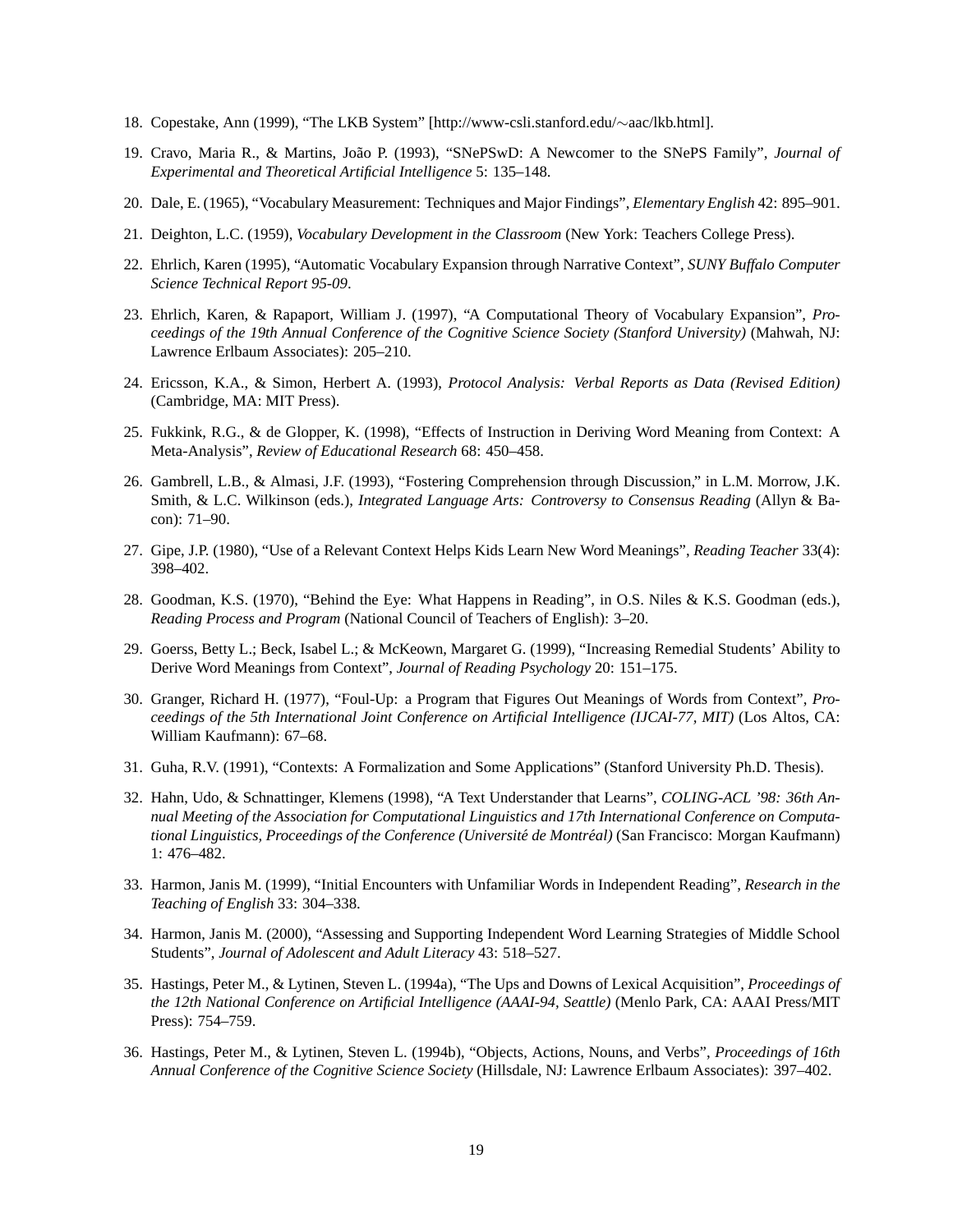- 37. Hearst, Marti A. (1992), "Automatic Acquisition of Hyponyms from Large Text Corpora", *Proceedings of the 15th International Conference on Computational Linguistics (COLING-92, Nantes, France* (Morristown, NJ: Association for Computational Linguistics), II: 539–545.
- 38. Ide, Nancy M., & Veronis, J. (eds.) (1998), Special Issue on Word Sense Disambiguation, *Computational Linguistics* 24(1).
- 39. Iwanska, Łucja M. & Zadrozny, Wlodek (1997), Special Issue on Context in Natural Language Processing, ´ *Computational Intelligence* 13(3).
- 40. Jenkins, Joseph R.; Stein, Marcy L.; & Wysocki, Katherine (1984), "Learning Vocabulary through Reading", *American Educational Research Journal* 21(4): 767–787.
- 41. Johnson-Laird, P.N. (1987), "The Mental Representation of the Meanings of Words", *Cognition* 25: 189–211.
- 42. Kibby, Michael W. (1979), "Passage Readability Affects the Oral Reading Strategies of Disabled Readers", *The Reading Teacher* 32: 390–396.
- 43. Kibby, Michael W. (1995), "The Organization and Teaching of Things and the Words that Signify Them", *Journal of Adolescent and Adult Literacy* 39(3): 208–223.
- 44. Keirsey, David M. (1982), "Word Learning with Hierarchy Guided Inference", *Proceedings of the National Conference on Artificial Intelligence (AAAI-82, Pittsburgh)* (Los Altos, CA: Morgan Kaufmann): 172–178.
- 45. Krasner, K.G. (1988), "A Study of the Effects of Instruction on Incidental Word Learning and on the Ability to Derive Word Meanings from Context", Ph.D. dissertation (University of Delaware).
- 46. Kuhn, Melanie R., & Stahl, Steven A. (1998), "Teaching Children to Learn Word Meanings from Context: A Synthesis and Some Questions", *Journal of Literacy Research* 30(1): 119–138.
- 47. Lenat, Doug (1998), "The Dimensions of Context-Space" [http://www.cyc.com/].
- 48. Levin, Beth (1993), *English Verb Classes and Alternations* (Chicago: University of Chicago Press).
- 49. Malory, Sir Thomas (1470), *Le Morte Darthur*, ed. R.M. Lumiansky (New York: Collier, 1982).
- 50. Martins, Joao, & Shapiro, Stuart C. (1988), "A Model for Belief Revision", ˜ *Artificial Intelligence* 35: 25–79.
- 51. Martins, João, & Cravo, Maria R. (1991), "How to Change Your Mind", *Noûs* 25: 537–551.
- 52. McCarthy, John (1993), "Notes on Formalizing Context", *Proceedings of the 13th International Joint Conference on Artificial Intelligence (IJCAI-93)*.
- 53. Miller, George A. (1985), "Dictionaries of the Mind", *Proceedings of 23rd Annual Meeting of the Association for Computational Linguistics* (Morristown, NJ: Association for Computational Linguistics): 305–314.
- 54. Miller, George A. (1991), *The Science of Words* (Scientific American Library).
- 55. Nagy, William E., & Anderson, Richard C. (1984), "How Many Words Are There in Printed School English?", *Reading Research Quarterly* 19(3): 304–330.
- 56. Nagy, William E. & Herman, Patricia A. (1987), "Breadth and Depth of Vocabulary Knowledge: Implications for Acquisition and Instruction", in Margaret G. McKeown & Mary E. Curtis (eds.), *The Nature of Vocabulary Acquisition* (Hillsdale, NJ: Lawrence Erlbaum Associates): 19–35.
- 57. Nation, Paul, & Coady, James (1988), "Vocabulary and Reading", in Ronald Carter & Michael McCarthy (eds.), *Vocabulary and Language Teaching* (London: Longman): 97–110.
- 58. Nist, S.L., & Kirby, K. (1986), "Teaching Comprehension and Study Strategies through Modeling and Thinking Aloud", *Reading Research and Instruction* 25: 254–264.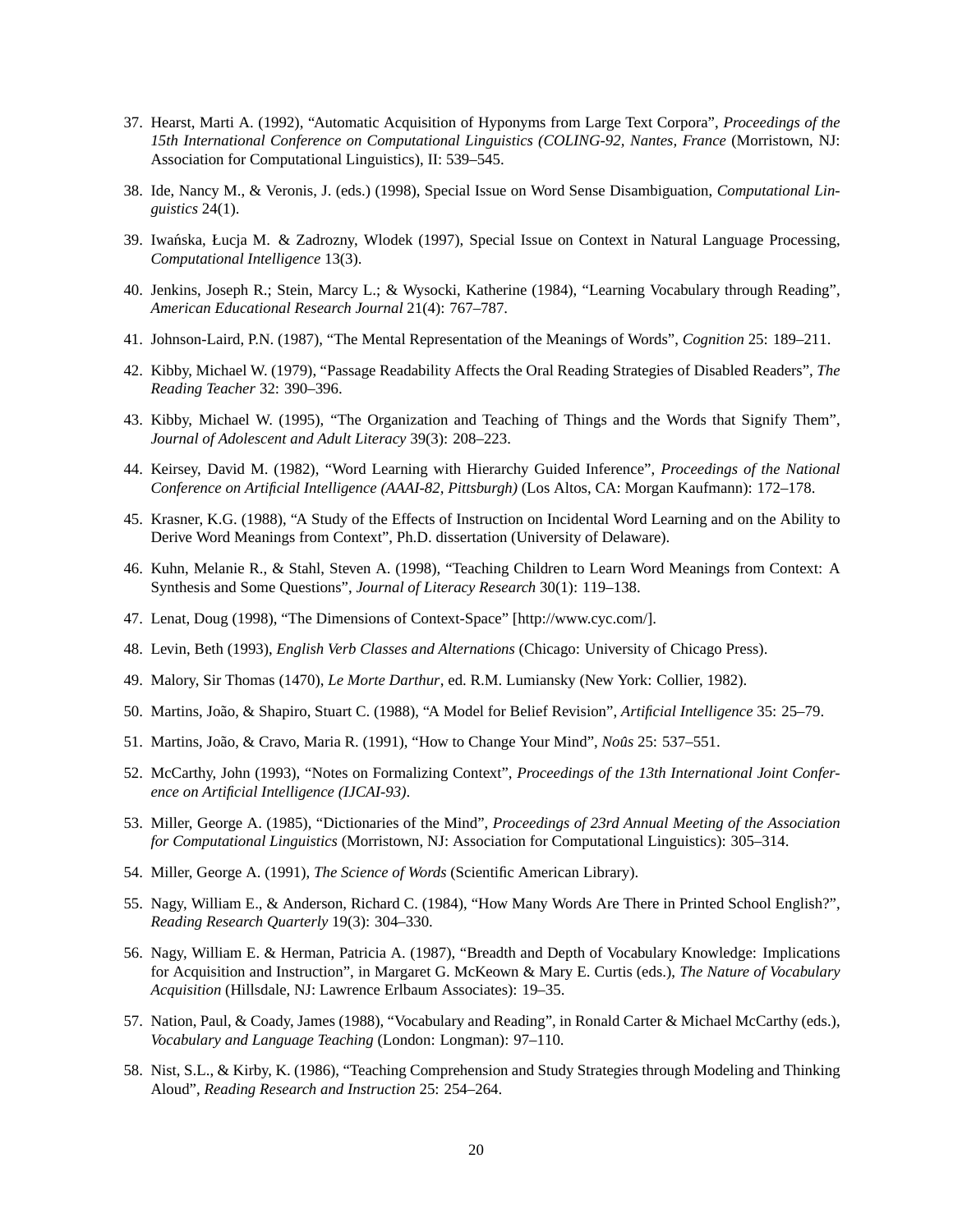- 59. Patberg, J.A.; Graves, M.F.; & Stibbe, M.A. (1982), "Vocabulary Instruction: Effects on Word Knowledge and Reading Comprehension", *Learning Disability Quarterly* 5: 202–215.
- 60. Pauling, Linus (1991/1994), Associated Press interview (1991), reprinted in his obituary, *Buffalo News* (21 Aug 1994): A9.
- 61. Perry, William G., Jr. (1970), *Forms of Intellectual and Ethical Development in the College Years* (New York: Holt, Rinehart, & Winston).
- 62. Pressley, Michael, & Afflerbach, P. (1995), *Verbal Protocols of Reading: The Nature of Constructively Responsive Reading* (Lawrence Erlbaum Associates).
- 63. Pressley, Michael; Levin, Joel R.; & McDaniel, Mark A. (1987), "Remembering versus Inferring What a Word Means: Mnemonic and Contextual Approaches", in Margaret G. McKeown & Mary Curtis (eds.), *The Nature of Vocabulary Acquisition* (Hillsdale, NJ: Lawrence Erlbaum Associates): 107–127.
- 64. Pustejovsky, James (1987), "On the Acquisition of Lexical Entries: The Perceptual Origin of Thematic Relations", *Proceedings of the 25th Annual Meeting of the Association for Computational Linguistics (Stanford University)* (Morristown, NJ: Association for Computational Linguistics): 172–178.
- 65. Rapaport, William J. (2002), "A (Partial) Bibliography (in Chronological Order) of (Computational) Theories of Contextual Vocabulary Acquisition" [http://www.cse.buffalo.edu/∼rapaport/refs.vocab.html].
- 66. Rapaport, William J., & Ehrlich, Karen (2000), "A Computational Theory of Vocabulary Acquisition", in L. Iwanska & Stuart C. Shapiro (eds.), *Natural Language Processing and Knowledge Representation* (Menlo Park, CA: AAAI Press): 347–375.
- 67. Rapaport, William J., & Kibby, Michael W. (2002), "Contextual Vocabulary Acquisition: A Computational Theory and Educational Curriculum", in Nagib Callaos, Ana Breda, & Ma. Yolanda Fernandez J. (eds.), *Proceedings of the 6th World Multiconference on Systemics, Cybernetics and Informatics (SCI 2002; Orlando, FL)* (Orlando: International Institute of Informatics and Systemics), Vol. II: Concepts and Applications of Systemics, Cybernetics, and Informatics I, pp. 261–266.
- 68. Reed, J.C. (1953), "Developing Word Recognition and Meaning Vocabulary in College", in Helen M. Robinson (ed.), *Corrective Reading in Classroom and Clinic* (Chicago: University of Chicago Press).
- 69. Schagrin, Morton L.; Rapaport, William J.; & Dipert, Randall R. (1985), *Logic: A Computer Approach* (New York: McGraw-Hill).
- 70. Schank, Roger C., & Rieger, Christopher J. (1974), "Inference and the Computer Understanding of Natural Language," *Artificial Intelligence* 5: 373–412.
- 71. Schatz, Elinore Kress, & Baldwin, R. Scott (1986), "Context Clues Are Unreliable Predictors of Word Meanings", *Reading Research Quarterly* 21(4): 439–453.
- 72. Shapiro, Stuart C. (1982), "Generalized Augmented Transition Network Grammars for Generation from Semantic Networks," *American Journal of Computational Linguistics* 8: 12–25.
- 73. Shapiro, Stuart C. (1989), "The CASSIE Projects: An Approach to Natural Language Competence," in J.P. Martins & E.M. Morgado (eds.), *Proceedings of the 4th Portuguese Conference on Artificial Intelligence*, *Lecture Notes Artificial Intelligence* 390 (Springer-Verlag): 362–380.
- 74. Shapiro, Stuart C. (1992), "Artificial Intelligence", in Stuart C. Shapiro (ed.), *Encyclopedia of Artificial Intelligence* (New York: John Wiley & Sons): 54–57.
- 75. Shapiro, Stuart C. (2000), "SNePS: A Logic for Natural Language Understanding and Commonsense Reasoning", in L. Iwanska & Stuart C. Shapiro (eds.), *Natural Language Processing and Knowledge Representation* (Menlo Park, CA: AAAI Press): 175–195.